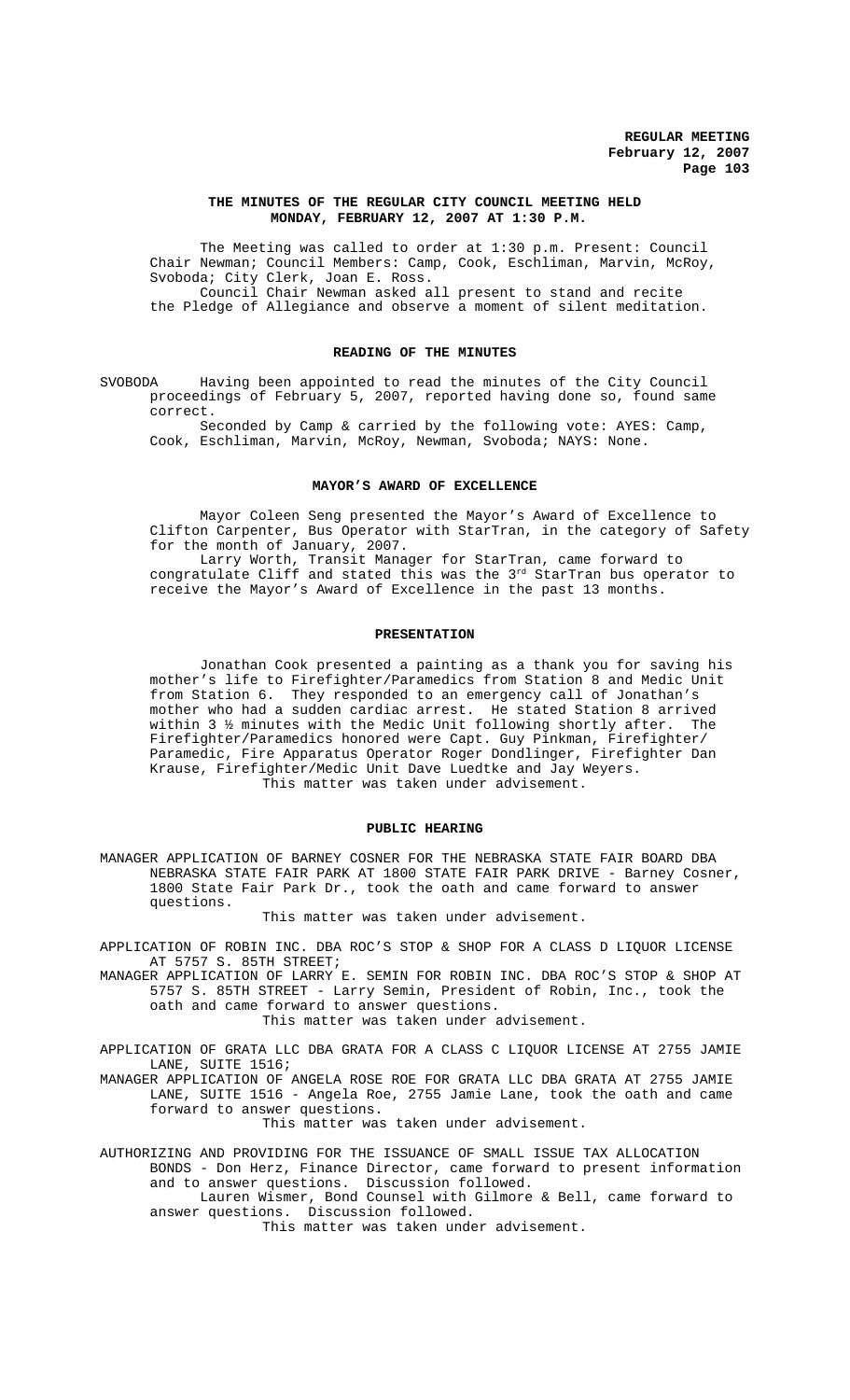AUTHORIZING THE EXECUTION AND DELIVERY OF A LEASE-PURCHASE AGREEMENT WITH UNION BANK & TRUST COMPANY, LINCOLN, NEBRASKA, IN AN AMOUNT NOT TO EXCEED \$6,000,000 FOR THE ACQUISITION BY THE CITY OF STREET LIGHTING EQUIPMENT - Don Herz, Finance Director, came forward to state this is the annual amount to finance street lights in 2008. Discussion followed. Scott Keene, Ameritas Insurance Corp., came forward to answer questions. Discussion followed. Lauren Wismer was available for questions. Scott Opfer, Engineer/Traffic Manager for Public Works & Utilities, came forward to answer questions. Discussion followed. This matter was taken under advisement. APPROVING THE DEVELOPMENT AND CONDITIONAL ZONING AGREEMENT BETWEEN THE CITY AND STEVEN HARMS RELATING TO THE CHANGE OF ZONE FROM AG AGRICULTURAL DISTRICT TO I-1 INDUSTRIAL DISTRICT, GENERALLY LOCATED AT N. 84TH STREET AND CORNHUSKER HIGHWAY. (RELATED ITEMS: 07R-40, 07-20) (ACTION DATE: 2/26/07); CHANGE OF ZONE 06083 – APPLICATION OF STEVEN HARMS FOR A CHANGE OF ZONE FROM AG AGRICULTURAL DISTRICT TO I-1 INDUSTRIAL DISTRICT ON PROPERTY GENERALLY LOCATED AT N. 84TH STREET AND CORNHUSKER HIGHWAY. (RELATED ITEMS: 07R-40, 07-20)- DaNay Kalkowski, Seacrest & Kalkowski, 1111 Lincoln Mall, Suite 350, came forward representing Steven Harms and Marylinn and Charles Jetton requesting to operate a garbage collection business at N. 84th Street and Cornhusker Highway and to answer questions. Discussion followed.

Steve Harms, Harms Refuse, came forward to answer questions. Discussion followed.

This matter was taken under advisement.

- ADOPTING THE SUPPLEMENTS TO THE LINCOLN MUNICIPAL CODE DATED JUNE, 2006 AND DECEMBER, 2006 AS PART OF THE OFFICIAL LINCOLN MUNICIPAL CODE - Councilman Jonathan Cook commented this was a housekeeping measure. This matter was taken under advisement.
- ACCEPTING THE REPORT OF NEW AND PENDING CLAIMS AGAINST THE CITY AND APPROVING DISPOSITION OF CLAIMS SET FORTH FOR THE PERIOD OF JANUARY 16 - 31, 2007 - Beth Hollon, 928 N. 27<sup>th</sup> Street, came forward to explain the reason for submitting a claim to the City. Discussion followed. Dana Roper, City Attorney, came forward to explain the reason for denial of Ms. Hollon's claim. Discussion followed. Ms. Hollon came forward for rebuttal.

This matter was taken under advisement.

- DIRECTING SUBMITTAL TO THE QUALIFIED ELECTORS OF THE CITY A PROPOSED CHARTER AMENDMENT AMENDING ART. IX, RELATING TO FINANCE AND TAXATION TO PROVIDE THAT TAXES MAY BE PAID BY CHECKS OR ELECTRONIC TRANSFERS AS WELL AS CASH, TO PROVIDE CITY CLAIMS BE PAID BY CHECKS AS WELL AS WARRANTS, AND TO REPLACE OUTDATED LANGUAGE - Don Herz, Finance Director, came forward to explain the purpose of this resolution and request approval. Tim Schlegelmilch, Vice President of Government Banking at US Bank, explained how banks are moving away from check processing as automation continues to grow which reduces errors and is cost saving. He stated Check 21 legislation authorizes use of substitute checks. This matter was taken under advisement.
- SPECIAL PERMIT NO. 1989A APPLICATION OF SID DILLON AUTOMOBILE DEALERSHIP TO MODIFY THE DESIGN STANDARDS FOR PARKING LOTS TO ALLOW 20 FOOT CANDLE LIGHTING LEVELS IN THE DISPLAY AREAS ON PROPERTY GENERALLY LOCATED AT S. 27TH STREET AND KENDRA LANE - Peter Katt, 1045 Lincoln Mall, Suite 200, came forward representing Sid Dillon Automobile Dealership to request this be placed on Pending for 60 days until the lighting issue is solved. Discussion followed.

This matter was taken under advisement.

COMP. PLAN CONFORMANCE 06019 – APPROVING AND ADOPTING AN AMENDMENT TO THE LINCOLN CENTER REDEVELOPMENT PLAN FOR THE ESTABLISHMENT OF THE "NORTH HAYMARKET ARTS AND HUMANITIES CENTER PROJECT AREA" GENERALLY BOUNDED BY S STREET ON THE NORTH, 9TH STREET ON THE EAST, R STREET ON THE SOUTH, AND 8TH STREET ON THE WEST - Dallas McGee, Ass't. Director of Urban Development, came forward for a presentation of the new proposed project in the Haymarket. Discussion followed.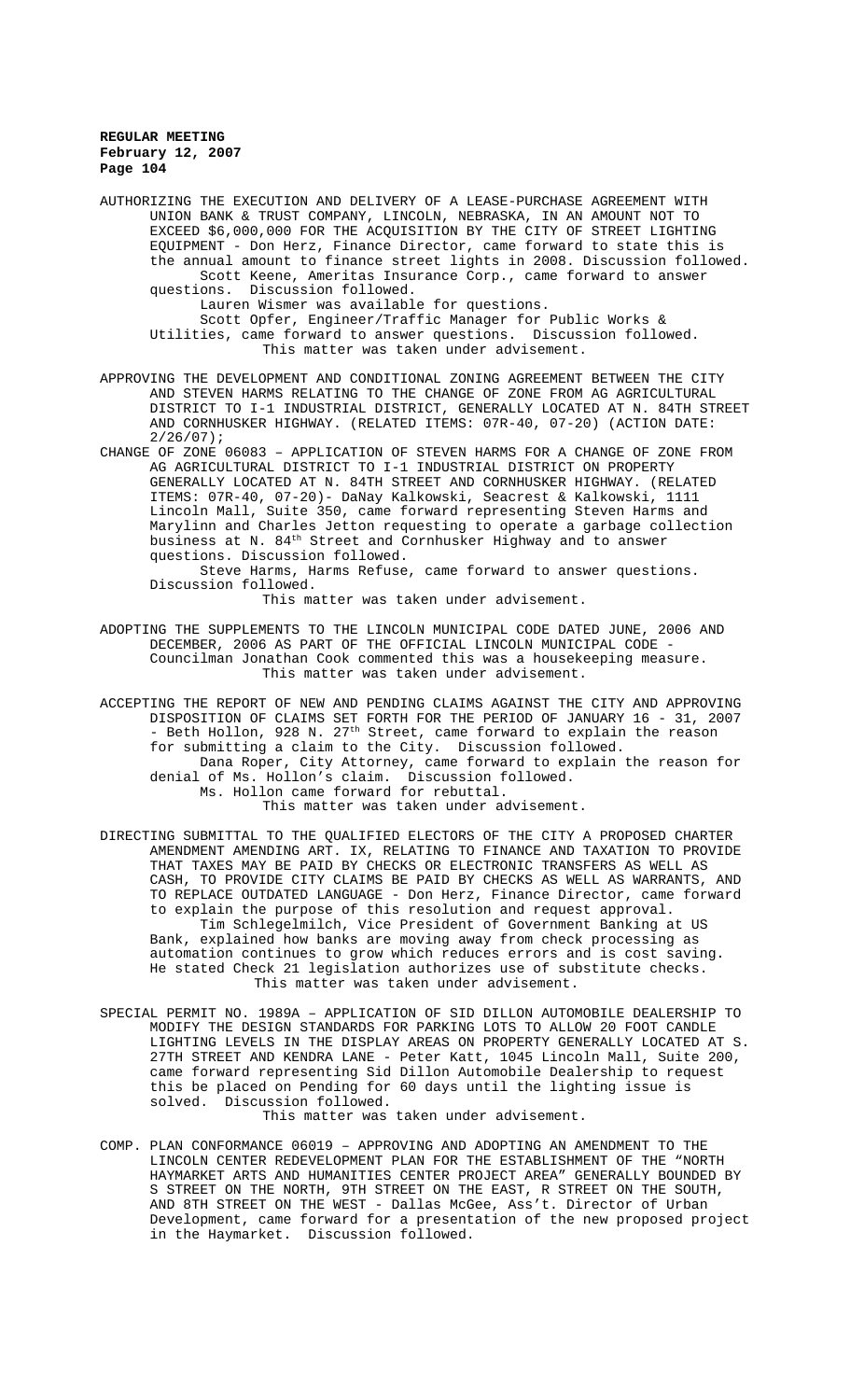Michelle Waite, UNL, read a statement from Chancellor Perlman in support.

 Robert Scott, WRKL, came forward in support. Discussion followed. Kent Seacrest, Seacrest & Kalkowski, 1111 Lincoln Mall, Suite 350, came forward representing 2015 Project came forward in support. Richard Esquivel, 733 W. Cuming, came forward in opposition.

Discussion followed. This matter was taken under advisement.

COMP. PLAN CONFORMANCE 06017 – APPROVING AND ADOPTING AN AMENDMENT TO THE WEST O REDEVELOPMENT PLAN TO ADD THREE POTENTIAL NEW PROJECTS GENERALLY BOUNDED BY 10TH STREET ON THE EAST, ½ MILE WEST OF N.W. 70TH STREET ON THE WEST, AND EITHER SIDE OF WEST O STREET, LOCATED SOUTH OF INTERSTATE 80 AND NORTH OF THE BURLINGTON RAILROAD YARD ON THE SOUTH - Ernie Castillo, Community Development Program Specialist, came forward requesting approval. Discussion followed.

This matter was taken under advisement.

## **\*\* END OF PUBLIC HEARING \*\***

## **COUNCIL ACTION**

#### **LIQUOR RESOLUTIONS**

MANAGER APPLICATION OF BARNEY COSNER FOR THE NEBRASKA STATE FAIR BOARD DBA NEBRASKA STATE FAIR PARK AT 1800 STATE FAIR PARK DRIVE - CLERK read the following resolution, introduced by Dan Marvin, who moved its adoption for approval:<br>A-84231 WHEREAS

WHEREAS, the Nebraska State Fair Board dba Nebraska State Fair Park located at 1800 State Fair Park Drive, Lincoln, Nebraska has been approved for a Retail Class "CK" liquor license, and now requests that Barney Cosner be named manager;

WHEREAS, Barney Cosner appears to be a fit and proper person to manage said business.

NOW, THEREFORE, BE IT RESOLVED by the City Council of the City of Lincoln, Nebraska:

That after hearing duly had as required by law, consideration of the facts of this application, the Nebraska Liquor Control Act, and the pertinent City ordinances, the City Council recommends that Barney Cosner be approved as manager of this business for said licensee. The City Clerk is directed to transmit a copy of this resolution to the Nebraska Liquor Control Commission.

Introduced by Dan Marvin Seconded by Camp & carried by the following vote: AYES: Camp, Cook, Eschliman, Marvin, McRoy, Newman, Svoboda; NAYS: None.

APPLICATION OF ROBIN INC. DBA ROC'S STOP & SHOP FOR A CLASS D LIQUOR LICENSE AT 5757 S. 85TH STREET - CLERK read the following resolution, introduced by Dan Marvin, who moved its adoption for approval:

A-84232 BE IT RESOLVED by the City Council of the City of Lincoln, Nebraska:

That after hearing duly had as required by law, consideration of the facts of this application, the Nebraska Liquor Control Act, and the pertinent City ordinances, the City Council recommends that the application of Robin Inc. dba ROC's Stop & Shop for a Class "D" liquor license at 5757 S. 85th Street, Lincoln, Nebraska, for the license period ending April 30, 2007, be approved with the condition that the premise complies in every respect with all city and state regulations. The City Clerk is directed to transmit a copy of this resolution to the Nebraska Liquor Control Commission.

Introduced by Dan Marvin Seconded by Camp & carried by the following vote: AYES: Camp, Cook, Eschliman, Marvin, McRoy, Newman, Svoboda; NAYS: None.

MANAGER APPLICATION OF LARRY E. SEMIN FOR ROBIN INC. DBA ROC'S STOP & SHOP AT 5757 S. 85TH STREET - CLERK read the following resolution, introduced by Dan Marvin, who moved its adoption for approval:

 $A-84233$  WHEREAS, Robin Inc. dba ROC's Stop & Shop located at 5757 S. 85<sup>th</sup> Street, Lincoln, Nebraska has been approved for a Retail Class "D" liquor license, and now requests that Larry E. Semin be named manager;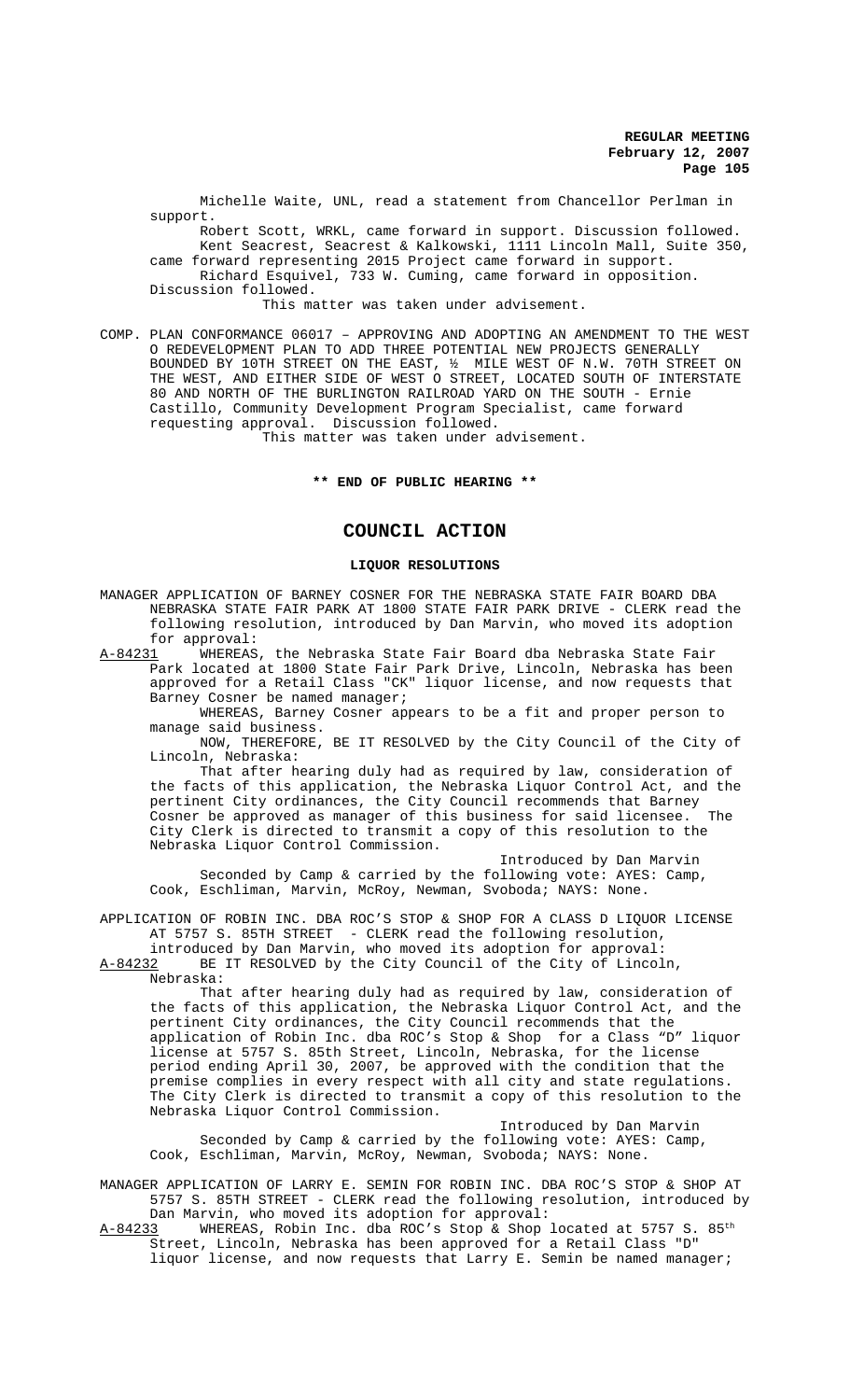WHEREAS, Larry E. Semin appears to be a fit and proper person to manage said business.

NOW, THEREFORE, BE IT RESOLVED by the City Council of the City of Lincoln, Nebraska:

That after hearing duly had as required by law, consideration of the facts of this application, the Nebraska Liquor Control Act, and the pertinent City ordinances, the City Council recommends that Larry E. Semin be approved as manager of this business for said licensee. The City Clerk is directed to transmit a copy of this resolution to the Nebraska Liquor Control Commission.

Introduced by Dan Marvin Seconded by Camp & carried by the following vote: AYES: Camp, Cook, Eschliman, Marvin, McRoy, Newman, Svoboda; NAYS: None.

APPLICATION OF GRATA LLC DBA GRATA FOR A CLASS C LIQUOR LICENSE AT 2755 JAMIE LANE, SUITE 1516 - CLERK read the following resolution, introduced by Dan Marvin, who moved its adoption for approval:

A-84234 BE IT RESOLVED by the City Council of the City of Lincoln,

Nebraska:

That after hearing duly had as required by law, consideration of the facts of this application, the Nebraska Liquor Control Act, and the pertinent City ordinances, the City Council recommends that the application of Grata LLC dba Grata for a Class "C" liquor license at 2755 Jamie Lane, Suite 1516, Lincoln, Nebraska, for the license period ending October 31, 2007, be approved with the condition that the premise complies in every respect with all city and state regulations. The City Clerk is directed to transmit a copy of this resolution to the Nebraska Liquor Control Commission.

Introduced by Dan Marvin Seconded by Camp & carried by the following vote: AYES: Camp, Cook, Eschliman, Marvin, McRoy, Newman, Svoboda; NAYS: None.

MANAGER APPLICATION OF ANGELA ROSE ROE FOR GRATA LLC DBA GRATA AT 2755 JAMIE LANE, SUITE 1516 - CLERK read the following resolution, introduced by Dan Marvin, who moved its adoption for approval:

A-84235 WHEREAS, Grata LLC dba Grata located at 2755 Jamie Lane, suite 1615, Lincoln, Nebraska has been approved for a Retail Class "C" liquor license, and now requests that Angela Rose Roe be named manager;

WHEREAS, Angela Rose Roe appears to be a fit and proper person to manage said business.

NOW, THEREFORE, BE IT RESOLVED by the City Council of the City of Lincoln, Nebraska:

That after hearing duly had as required by law, consideration of the facts of this application, the Nebraska Liquor Control Act, and the pertinent City ordinances, the City Council recommends that Angela Rose Roe be approved as manager of this business for said licensee. The City Clerk is directed to transmit a copy of this resolution to the Nebraska Liquor Control Commission.

Introduced by Dan Marvin Seconded by Camp & carried by the following vote: AYES: Camp, Cook, Eschliman, Marvin, McRoy, Newman, Svoboda; NAYS: None.

## **ORDINANCES - 2ND READING & RELATED RESOLUTIONS (as required)**

AUTHORIZING AND PROVIDING FOR THE ISSUANCE OF SMALL ISSUE TAX ALLOCATION BONDS - CLERK read an ordinance, introduced by Ken Svoboda, Authorizing the issuance of Small Issue Tax Allocation Bonds in one or more series for the purpose of paying the costs of constructing, reconstructing, improving, extending, equipping or furnishing improvements within one or more of the City's Present and Future Community Development Law Improvement Projects and the acquisition of parcels of real estate and/or interests in real estate in connection therewith; prescribing the form and certain details of the Bonds; pledging certain Tax Allocation Revenues to the payment of the principal of and interest on the Bonds as the same become due and making certain covenants and agreements in connection therewith; limiting payment of the Bonds to said Tax Allocation Revenues; authorizing the creation and establishment of Funds and Accounts; authorizing the purchase of such Bonds from City fund balances as determined by the Finance Director or City Controller; delegating, authorizing and directing the Finance Director or City Controller to exercise his or her own independent discretion and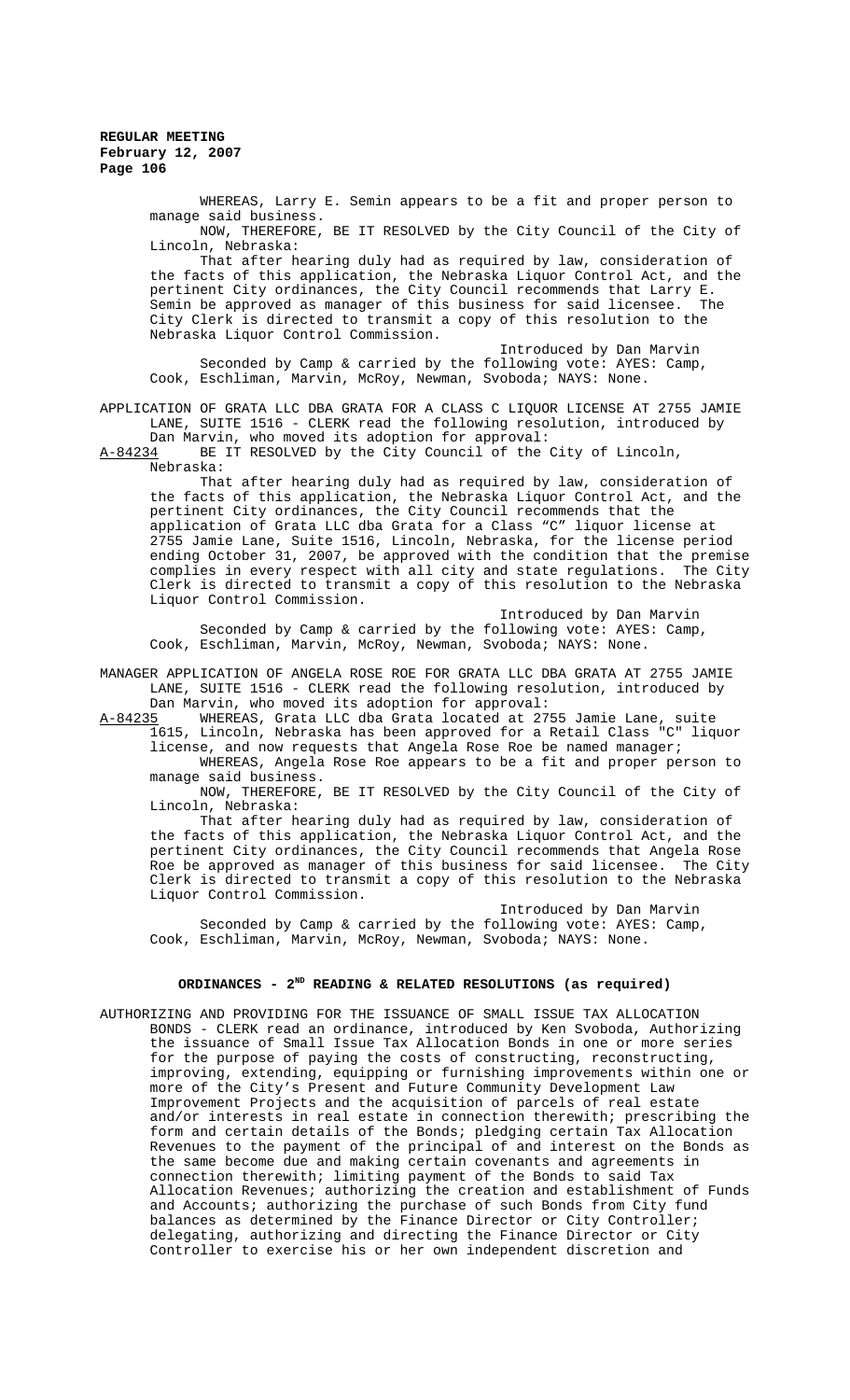judgment to determine and finalize the issuance of any series of Bonds and the terms and provisions thereof not specified herein; providing for the application of the proceeds of the Bonds; providing for the payment of the principal of and interest on the Bonds; taking other action and making other covenants and agreements in connection with the foregoing, the second time.

- AUTHORIZING THE EXECUTION AND DELIVERY OF A LEASE-PURCHASE AGREEMENT WITH UNION BANK & TRUST COMPANY, LINCOLN, NEBRASKA, IN AN AMOUNT NOT TO EXCEED \$6,000,000 FOR THE ACQUISITION BY THE CITY OF STREET LIGHTING EQUIPMENT - CLERK read an ordinance, introduced by Ken Svoboda, authorizing and approving a Lease-Purchase Agreement among the City, Union Bank & Trust Company, as Lessor, and Union Bank & Trust Company, as Registrar and Paying Agent, with respect to the purchase and installation of street light poles and related equipment; approving the issuance, sale and delivery by the Lessor of not to exceed \$6,000,000 aggregate principal amount of certificates of participation in such lease; fixing in part and providing for the fixing in part of certain provisions of the lease; and related matters, the second time.
- APPROVING THE DEVELOPMENT AND CONDITIONAL ZONING AGREEMENT BETWEEN THE CITY AND STEVEN HARMS RELATING TO THE CHANGE OF ZONE FROM AG AGRICULTURAL DISTRICT TO I-1 INDUSTRIAL DISTRICT, GENERALLY LOCATED AT N. 84TH STREET AND CORNHUSKER HIGHWAY. (RELATED ITEMS: 07R-40, 07-20) (ACTION DATE: 2/26/07)
- CHANGE OF ZONE 06083 APPLICATION OF STEVEN HARMS FOR A CHANGE OF ZONE FROM AG AGRICULTURAL DISTRICT TO I-1 INDUSTRIAL DISTRICT ON PROPERTY GENERALLY LOCATED AT N. 84TH STREET AND CORNHUSKER HIGHWAY. (RELATED ITEMS: 07R-40, 07-20) - CLERK read an ordinance, introduced by Ken Svoboda, amending the Lincoln Zoning District Maps attached to and made a part of Title 27 of the Lincoln Municipal Code, as provided by Section 27.05.020 of the Lincoln Municipal Code, by changing the boundaries of the districts established and shown thereon, the second time.
- ADOPTING THE SUPPLEMENTS TO THE LINCOLN MUNICIPAL CODE DATED JUNE, 2006 AND DECEMBER, 2006 AS PART OF THE OFFICIAL LINCOLN MUNICIPAL CODE - CLERK read an ordinance, introduced by Ken Svoboda, adopting the supplements to the Lincoln Municipal Code dated June, 2006; and December 2006 as part of the official Lincoln Municipal Code, the second time.
- APPROVING AN AGREEMENT BETWEEN THE CITY AND THE HICKMAN PRESBYTERIAN CHURCH FOR THE LEASE OF SPACE BY THE LINCOLN AREA AGENCY ON AGING FOR ITS ACTIVAGE CENTER PROGRAM AT 300 E STREET, HICKMAN, FOR A PERIOD OF SEPTEMBER 1, 2006 THROUGH AUGUST 31, 2007 - CLERK read an ordinance, introduced by Ken Svoboda, accepting and approving a Lease Agreement between the City of Lincoln and Hickman Presbyterian Church for the lease of office space by the Lincoln Area Agency on Aging for its AcitivAge Center program at 300 E. Third Street, Hickman, NE for a term beginning September 1, 2006 through August 31, 2007, the second time.

#### **RESOLUTIONS**

- ACCEPTING THE REPORT OF NEW AND PENDING CLAIMS AGAINST THE CITY AND APPROVING DISPOSITION OF CLAIMS SET FORTH FOR THE PERIOD OF JANUARY 16 - 31, 2007 - PRIOR to reading:
- MCROY Moved to removed Beth Hollon from the denied list to have public hearing and action on February 26, 2007.

Seconded by Marvin & carried by the following vote: AYES: Camp, Cook, Eschliman, Marvin, McRoy, Newman, Svoboda; NAYS: None.

CLERK Read the following resolution, introduced by Ken Svoboda, who moved its adoption:

A-84236 BE IT RESOLVED by the City Council of the City of Lincoln, Nebraska:

That the claims listed in the attached report, marked as Exhibit "A", dated February 1, 2007, of various new and pending tort claims filed against the City of Lincoln with the Office of the City Attorney or the Office of the City Clerk, as well as claims which have been disposed of, are hereby received as required by Neb. Rev. Stat. § 13-905 (Reissue 1997). The dispositions of claims by the Office of the City Attorney, as shown by the attached report, are hereby approved: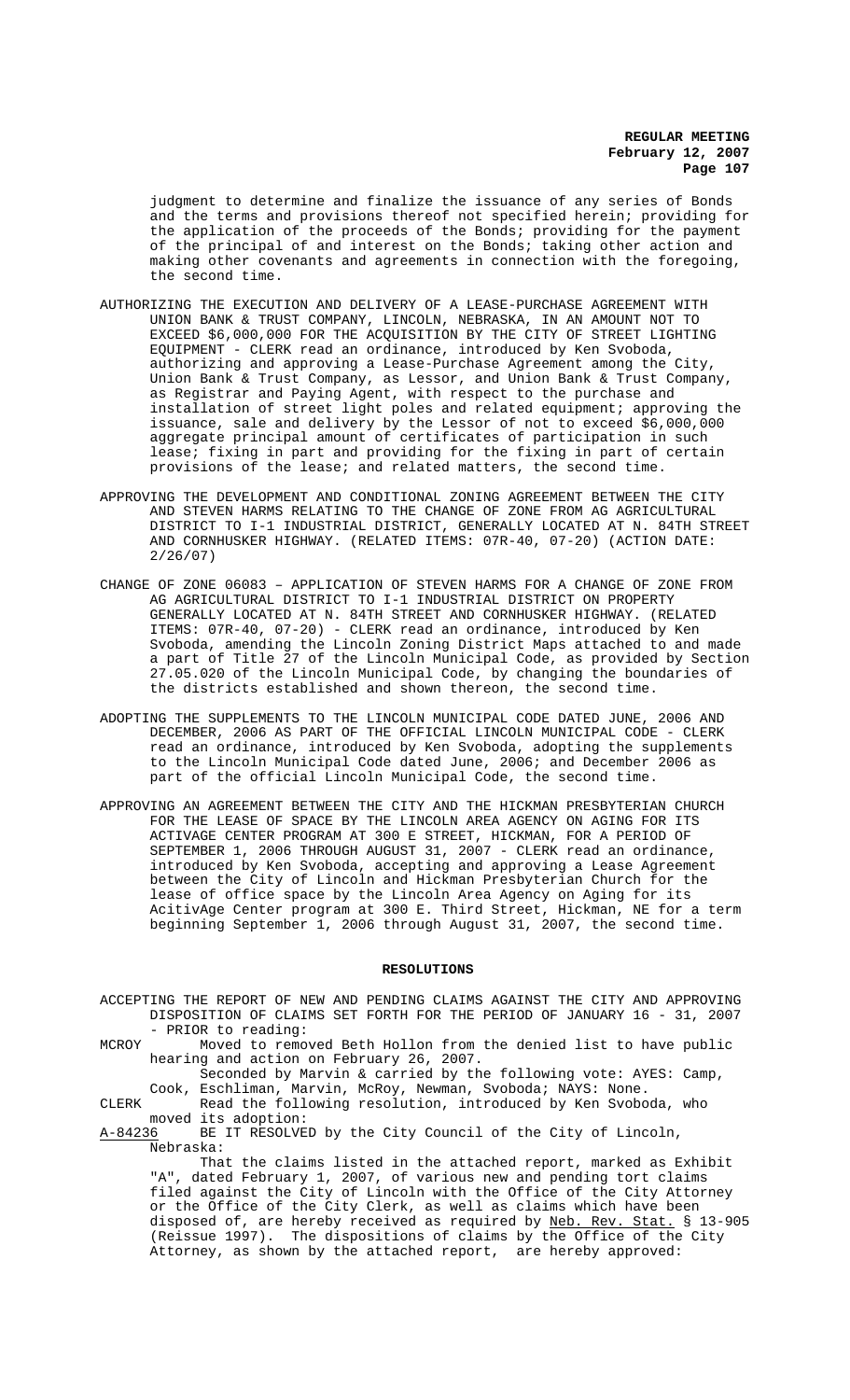| DENIED                               |    |                 | ALLOWED OR SETTLED |            |
|--------------------------------------|----|-----------------|--------------------|------------|
| <del>Beth Hollon</del>               |    | <del>NAS*</del> | LaDonna Iltzsch    | \$1,900.00 |
| Ann Geary                            |    | NAS*            | Douglas A. Reimer  | 1,150.00   |
| Beth Zillig (Wooster)                |    | NAS*            | Monica Smith       | 210.18     |
| Laurie Novak                         |    | NAS*            |                    |            |
| Kenneth M. Volker                    | Ŝ. | 13.12           |                    |            |
| Beth (Marion) Griffing               |    | NAS*            |                    |            |
| Roger L. Pine                        |    | 87.88           |                    |            |
| Brian Lambert                        |    | 43.47           |                    |            |
| Frank Sanchez                        |    | 186.21          |                    |            |
| Pinehurst, Inc.                      |    | 242.80          |                    |            |
| Christine Hocij                      |    | 53.00           |                    |            |
| Farmers Mutual of Nebraska           |    |                 |                    |            |
| (Claim No. P0606633)                 |    | 4,021.46        |                    |            |
| Ying Chen                            |    | 68.00           |                    |            |
| Christina Green                      |    | 37.42           |                    |            |
| James S. Spidel                      |    | NAS*            |                    |            |
| Lincoln Firefighter's Reception Hall |    | NAS*            |                    |            |
| Judy Schwaller                       |    | NAS*            |                    |            |
| James O'Malley                       |    | 248.43          |                    |            |
| Christopher L. Grady                 |    | 2,222.00        |                    |            |

| ALLOWED OR SETTLED |            |
|--------------------|------------|
| LaDonna Iltzsch    | \$1,900.00 |
| Douglas A. Reimer  | 1,150.00   |
| Monica Smith       | 210.18     |

\* No Amount Specified

The City Attorney is hereby directed to mail to the various claimants listed herein a copy of this resolution which shows the final disposition of their claim.

Introduced by Ken Svoboda Seconded by Camp & carried by the following vote: AYES: Camp, Cook, Eschliman, Marvin, McRoy, Newman, Svoboda; NAYS: None.

DIRECTING SUBMITTAL TO THE QUALIFIED ELECTORS OF THE CITY A PROPOSED CHARTER AMENDMENT AMENDING ART. IX, RELATING TO FINANCE AND TAXATION TO PROVIDE THAT TAXES MAY BE PAID BY CHECKS OR ELECTRONIC TRANSFERS AS WELL AS CASH, TO PROVIDE CITY CLAIMS BE PAID BY CHECKS AS WELL AS WARRANTS, AND TO REPLACE OUTDATED LANGUAGE- CLERK read the following resolution,

introduced by Ken Svoboda, who moved its adoption:<br>A-84237 WHEREAS, under the provisions of Article XI, WHEREAS, under the provisions of Article XI, Section 4, of the Constitution of the State of Nebraska, a proposed Charter amendment may be submitted to a vote of the qualified electors at a special election proposed by the City Council of the City of Lincoln, Nebraska:

NOW, THEREFORE, BE IT RESOLVED by the City Council of the City of Lincoln, Nebraska:<br>1. That a

That at the general election to be held on Tuesday, the 1st day of May, 2007, there shall be submitted to a vote of the qualified electors of the City of Lincoln, Nebraska, for adoption or rejection, the following proposed amendment to the Charter of the City of Lincoln: CHARTER AMENDMENT

Amend Article IX of the Charter relating to finance and taxation to provide first that taxes may be paid by checks or electronic transfers as well as cash; secondly, to provide City claims be paid by checks as well as warrants; and lastly to replace outdated language.

## **ARTICLE IX FINANCE AND TAXATION**

 **Sec. 19. Taxes, How Paid.** All municipal taxes and special assessments in the city shall be paid in cash,  $-or in$ warrants of the city drawn on the fund for which the same are offered; provided, coupons on any bonds of the city shall be received in payment of taxes or special assessments check, or electronic transfers.

**Sec. 28. Warrants Payments.** The finance director shall be responsible for the drawing of warrants upon the treasurer for the payment of approved claims. Each Any payment made by check or warrant shall be signed by the mayor and countersigned by the finance director., and no money shall be paid except upon warrants so drawn. The use of facsimile signatures on <u>checks or</u> warrants is hereby authorized. Any warrant not paid upon presentation by reason of lack of funds shall be registered and shall draw interest at a rate not to exceed five percent per year from date of registration.

**Sec. 30. Finance Director Report to Council.** The finance director shall report to the council annually, and at such other times as may be required by the council, a full and detailed account of the city's financial condition and of all receipts and disbursements during the year or other period concerned. The finance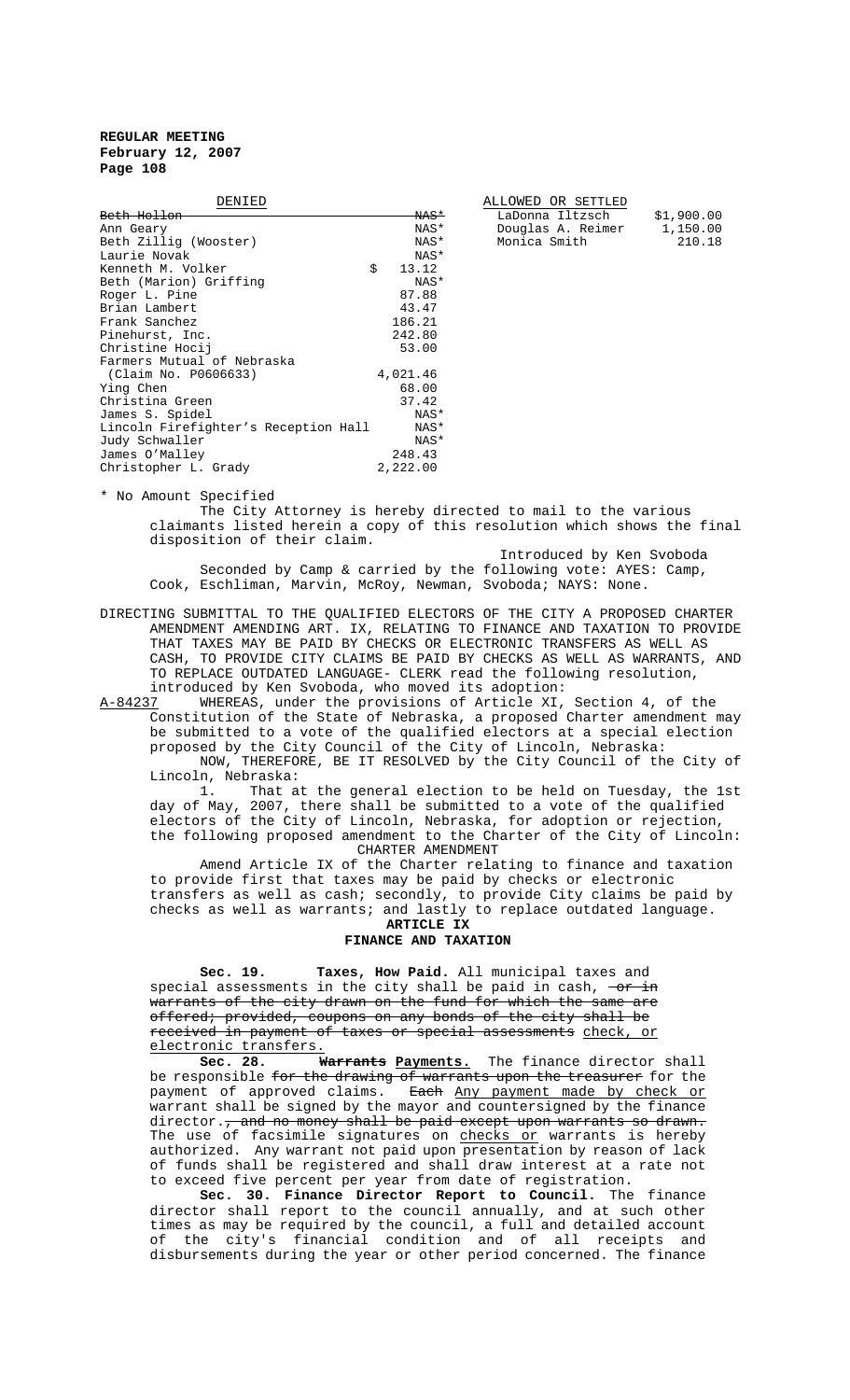director shall be responsible for the keeping of a register or other appropriate record of all warrants redeemed and paid, and payments made. sSuch register or record shall show the date, amount, and number of each warrant, the fund from which paid, payment made and the person payee name to whom paid. Such warrant register or record shall be kept subject to examination by the council at any time. (Amendment of March 3, 1959).

**Sec. 31. Separate Funds, Private Use Forbidden.** The city treasurer shall keep all money <del>in his hands </del>belonging to the city in such separate funds as may be created by this charter or ordered by the council. He The city treasurer is hereby expressly prohibited from using either directly or indirectly the city money or checks or warrants or securities in his custody for his or her own use and benefit or that of any other person.

**Sec. 35. Claims and Accounts, Approval**. All claims and accounts payable against the city other than a tort claim as defined by state law shall be presented in writing and shall fully and accurately identify the items or services for which payment is claimed. The finance director shall be responsible for the preauditing and approval of all claims and accounts payable, and no check or warrant in payment of any claim or account payable shall be drawn or paid without such approval. Publication of claims shall be accomplished in accordance with the laws of the state of Nebraska.

Said amendment shall be submitted to the qualified electors as a Charter amendment of Article IX on the ballot and shall be printed on said ballot in the following form:

"CHARTER AMENDMENT -- AMEND ARTICLE IX OF THE CHARTER TO PROVIDE FIRST THAT TAXES MAY BE PAID BY CHECKS OR ELECTRONIC TRANSFERS AS WELL AS CASH; SECONDLY, TO PROVIDE CITY CLAIMS BE PAID BY CHECKS AS WELL AS WARRANTS; AND LASTLY TO REPLACE OUTDATED LANGUAGE.

SHALL ARTICLE IX OF THE CHARTER OF THE CITY OF LINCOLN BE AMENDED TO PROVIDE FIRST THAT TAXES MAY BE PAID BY CHECKS OR ELECTRONIC TRANSFERS AS WELL AS CASH; SECONDLY, TO PROVIDE CITY CLAIMS BE PAID BY CHECKS AS WELL AS WARRANTS; AND LASTLY TO REPLACE OUTDATED LANGUAGE?

#### VOTE FOR or AGAINST

I I vote FOR the proposed amendment.

G I vote AGAINST the proposed amendment."

2. That the City Clerk of the City of Lincoln is hereby directed to publish with his official certification, three times, and a week apart, the full text of the proposed amendments to be voted upon, as required by law, all as required by the Constitution of the State of Nebraska.

3. That the Mayor be and hereby is directed to proclaim and give notice that at the general election to be held in the City of Lincoln, Nebraska, on Tuesday, the 1st day of May, 2007, there will be submitted to the qualified electors of the City of Lincoln, Nebraska, for adoption or rejection, the proposition set forth in Section 1 hereof, and the City Clerk is directed to publish the said proclamation as provided by law.

4. That the City Clerk of the City of Lincoln is further directed to notify the Election Commissioner of Lancaster County of the submission of this proposition, and to procure the necessary ballots and make all other necessary arrangements for the same.

Introduced by Ken Svoboda

Seconded by Marvin & carried by the following vote: AYES: Camp, Cook, Eschliman, Marvin, McRoy, Newman, Svoboda; NAYS: None.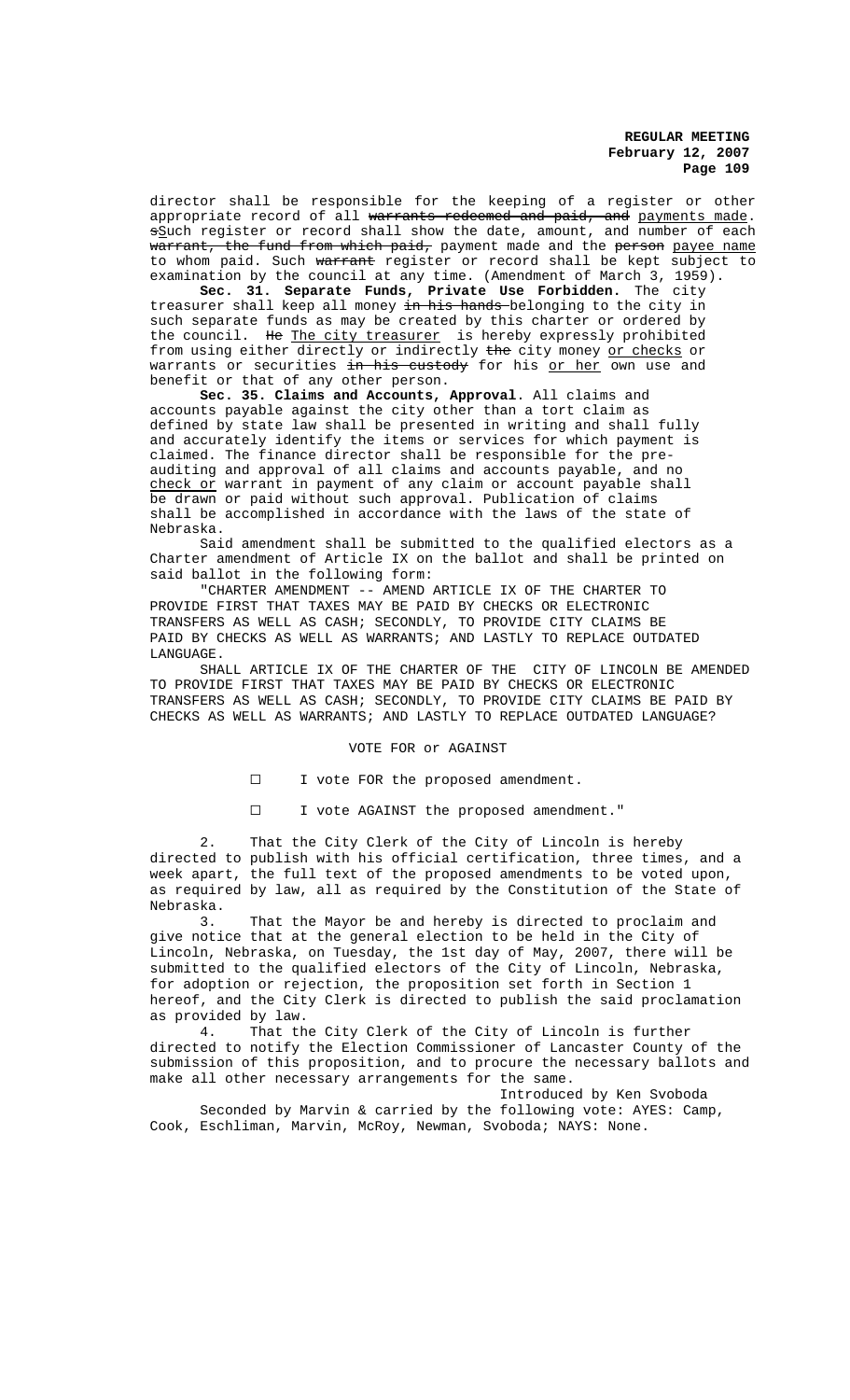SPECIAL PERMIT NO. 1989A – APPLICATION OF SID DILLON AUTOMOBILE DEALERSHIP TO MODIFY THE DESIGN STANDARDS FOR PARKING LOTS TO ALLOW 20 FOOT CANDLE LIGHTING LEVELS IN THE DISPLAY AREAS ON PROPERTY GENERALLY LOCATED AT S. 27TH STREET AND KENDRA LANE - PRIOR to reading:

- MARVIN Moved to place Bill No. 07R-42 on Pending with Date Certain and to have public hearing and action on 5/7/07. Seconded by McRoy & carried by the following vote: AYES: Camp, Cook, Eschliman, Marvin, McRoy, Newman, Svoboda; NAYS: None.
- COMP. PLAN CONFORMANCE 06019 APPROVING AND ADOPTING AN AMENDMENT TO THE LINCOLN CENTER REDEVELOPMENT PLAN FOR THE ESTABLISHMENT OF THE "NORTH HAYMARKET ARTS AND HUMANITIES CENTER PROJECT AREA" GENERALLY BOUNDED BY S STREET ON THE NORTH, 9TH STREET ON THE EAST, R STREET ON THE SOUTH, AND 8TH STREET ON THE WEST - CLERK read the following resolution, introduced by Ken Svoboda, who moved its adoption:

A-84238 WHEREAS, the City Council on October 22, 1984, adopted Resolution No. A-69713 finding an area generally bounded by "R" Street, 17th Street, "S" Street, and 7th Street to be blighted, and on October 19, 1987, adopted Resolution No. A-71701 finding said area to be blighted and substandard as defined in the Nebraska Community Development Law (Neb.Rev. Stat. § 18-2101, et seq. as amended) and in need of redevelopment; and

WHEREAS, The City Council has previously adopted the Lincoln Center Redevelopment Plan (hereinafter the "Plan") including plans for various redevelopment projects within said area in accordance with the requirements and procedures of the Nebraska Community Development Law; and now desires to modify said plan by establishing the "North Haymarket Arts and Humanities Center Project Area" generally bounded on the north by S Street, on the east by 9th Street, on the south by R Street and on the west by 8th Street, to to strengthen and extend the Haymarket district by removal of blighted and substandard conditions, create new opportunities for housing, employment, and recreation, and to encourage further reinvestment in the Historic Haymarket District; and

WHEREAS, the Director of the Urban Development Department has filed with the City Clerk modifications to the redevelopment plan for said blighted and substandard area, which plan as modified is contained in the document entitled "Proposed Amendments to the Lincoln Center Redevelopment Plan for the North Haymarket Arts and Humanities Center Redevelopment Project" which is attached hereto, marked as Attachment "A", and made a part hereof by reference, and has reviewed said plan and has found that it meets the conditions set forth in Neb. Rev. Stat. § 18-2113 (2004 Cum. Supp.); and

WHEREAS, on January 8, 2007, a notice of public hearing was mailed postage prepaid to all registered neighborhood associations located in whole or in part within one mile radius of the area to be redeveloped setting forth the time, date, place and purpose of the public hearing to be held on January 17, 2007 before the Lincoln City - Lancaster County Planning Commission regarding the proposed North Haymarket Arts and Humanities Center Project, a copy of said notice and list of said registered neighborhood associations having been attached hereto as Attachment "B" and "C" respectively; and

WHEREAS, on January 26, 2007 a notice of public hearing was mailed postage prepaid to the foregoing registered neighborhood associations setting forth the time, date, place, and purpose of the public hearing before the City Council to be held on February 12, 2007, regarding the proposed North Haymarket Arts and Humanities Center Project, a copy of said notice having been attached hereto as Attachment "D"; and

WHEREAS, on January 26, 2007 and February 2, 2007 a Notice of Public Hearing was published in the Lincoln Journal Star newspaper, setting the time, date, place and purpose of the public hearing to be held on February 12, 2007 regarding the proposed North Haymarket Arts and Humanities Center Project for said blighted and substandard area, a copy of such notice having been attached hereto and marked as Attachment "E"; and

WHEREAS, said proposed Amendments to the Lincoln Center Redevelopment Plan for the North Haymarket Arts and Humanities Center Project has been submitted to the Lincoln-Lancaster County Planning Commission for review and recommendations, and said Planning Commission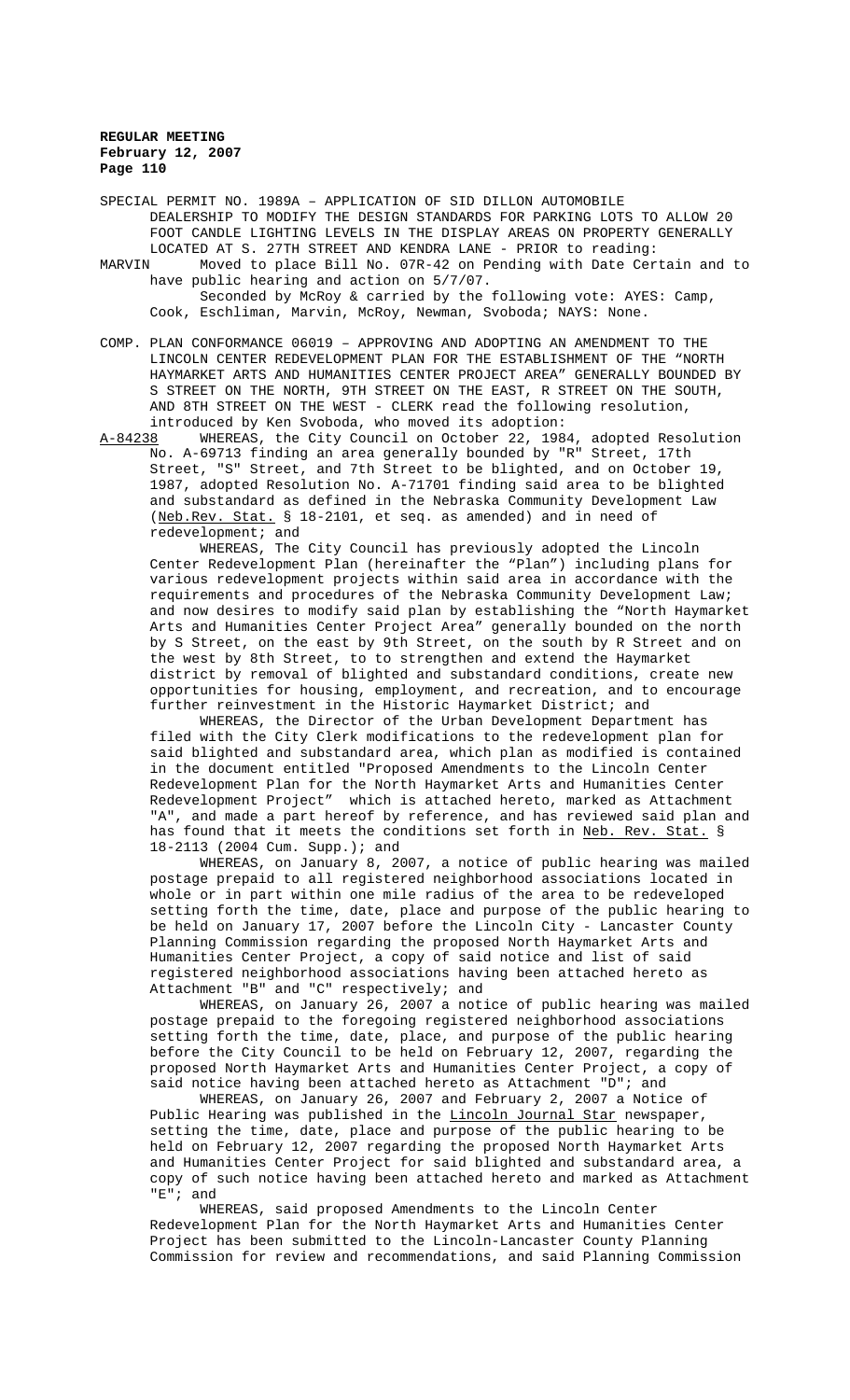on January 17, 2007 found the Plan Amendments to be in conformance with the Comprehensive Plan and recommended approval thereof; and

WHEREAS, on February 12, 2007 in the City Council chambers of the County-City Building, 555 South 10th Street, Lincoln, Nebraska, the City Council held a public hearing relating to the proposed modifications to the redevelopment plan and all interested parties were afforded at such public hearing a reasonable opportunity to express their views respecting said proposed modifications to the redevelopment plan; and

WHEREAS, the City Council has duly considered all statements made and materials submitted relating to said proposed modifications to the redevelopment plan; and

WHEREAS, the City Council now finds and determines that (a) the Lincoln Center Redevelopment Plan as modified by changing said plan by incorporating the North Haymarket Arts and Humanities Center Project; and by making minor administrative revisions and corrections to update the plan; is described in sufficient detail and is designed with the general purpose of accomplishing a coordinated, adjusted and harmonious development of the City and its environs which will promote the general health, safety and welfare, sound design and arrangement, the wise and efficient expenditure of public funds, and the prevention of the recurrence of unsanitary or unsafe dwelling accommodations or conditions of blight; (b) The Redevelopment Plan is feasible and in conformity with the general plan for the development of the City of Lincoln as a whole and said plan is in conformity with the legislative declarations and determinations set forth in the Community Development Law; and

WHEREAS, such substandard and blighted conditions are beyond remedy and control solely by regulatory process and the exercise of police power and cannot be dealt with effectively by the ordinary operations or private enterprise without the aids provided by the Community Development law, specifically including Tax Increment Financing. The elimination of said substandard and blighted conditions under the authority of the Community Development Law is found to be a public purpose and in the public interest; and

WHEREAS, for projects utilizing funds authorized in Section 18-2147 of the Community Development Law, (a) the redevelopment activities provided for in the plan would not be economically feasible without the use of tax-increment financing, (b) the redevelopment activities would not occur in the community redevelopment area without the use of tax-increment financing, and (c) the costs and benefits of the redevelopment activities, including costs and benefits to other affected political subdivisions, the economy of the community, and the demand for public and private services have been analyzed by the governing body and have been found to be in the long-term best interest of the community impacted by the redevelopment activities all as more specifically set forth in the Plan as Redevelopment Activities and Estimated Expenditures.

NOW, THEREFORE, BE IT RESOLVED by the City Council of the City of Lincoln, Nebraska:

1. That pursuant to the provisions of the Nebraska Community Development Law and in light of the foregoing findings and determinations, the "North Haymarket Arts and Humanities Center Project Area" attached hereto as Attachment "A", establishing the Haymarket Arts and Humanities Project, making minor administrative revisions and corrections to update the plan is hereby accepted and approved by the City Council as the governing body for the City of Lincoln.

2. That the Urban Development Director, or his authorized representative, is hereby authorized and directed to take all steps necessary to implement the provisions of said redevelopment plan as they relate to the above-described modifications.

3. That the Redevelopment Project Area for the North Haymarket Arts and Humanities Project as described and depicted in the Plan Amendments is the Redevelopment Project Area comprising the property to be included in the area subject to the increment provision authorized in the Nebraska Community Development Law.

4. That it is intended that this resolution and the modifications adopted herein are supplemental hereto the findings, approvals, and authorizations set forth in Resolution No. A-68489, Resolution No. A-70273, Resolution No. A-71073, Resolution No. A-71490,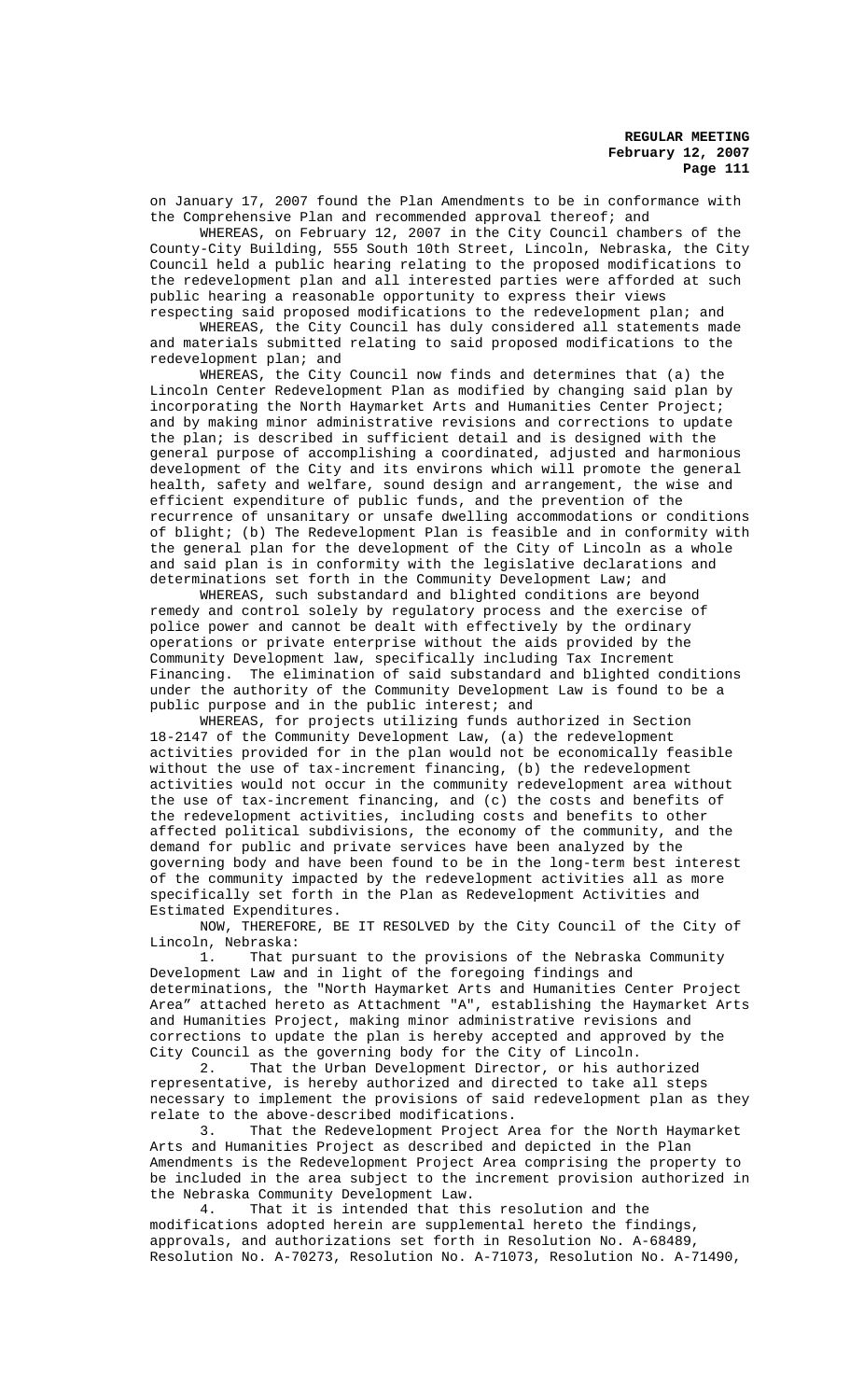Resolution No. A-71701, Resolution No. A-72046, Resolution No. A-72329, Resolution No. A-72774, Resolution No. A-73000, Resolution No. A-73698, Resolution A-74165, Resolution No. A-74186, Resolution A-74291, Resolution No. A-74583, Resolution No. A-74603, Resolution No. A-74583, Resolution No. A-75257, Resolution A-75784, Resolution A-75974, Resolution No. A-75784, Resolution A-76438, Resolution No. A-77828, Resolution No. A-78138, Resolution No. A-78688, Resolution No. A-80587, Resolution No. A-81681, Resolution No. A-83005, and Resolution No. A-83839.

Introduced by Ken Svoboda Seconded by McRoy & carried by the following vote: AYES: Camp, Cook, Eschliman, Marvin, McRoy, Newman, Svoboda; NAYS: None.

COMP. PLAN CONFORMANCE 06017 – APPROVING AND ADOPTING AN AMENDMENT TO THE WEST O REDEVELOPMENT PLAN TO ADD THREE POTENTIAL NEW PROJECTS GENERALLY BOUNDED BY 10TH STREET ON THE EAST, ½ MILE WEST OF N.W. 70TH STREET ON THE WEST, AND EITHER SIDE OF WEST O STREET, LOCATED SOUTH OF INTERSTATE 80 AND NORTH OF THE BURLINGTON RAILROAD YARD ON THE SOUTH - CLERK read the following resolution, introduced by Ken Svoboda, who moved its adoption:

A-84239 WHEREAS, the City Council on September 26, 2005, adopted Resolution No. A-83549 finding an area generally bounded by 10th Street on the east, 1/2 mile west of N.W. 70th Street on the west, Interstate 80 on the north and the Burlington Railroad Yard on the south, to be blighted and substandard as defined in the Nebraska Community Development Law (Neb.Rev. Stat. § 18-2101, et seq. as amended) and in need of redevelopment; and

WHEREAS, the City Council has previously adopted the West O Street Redevelopment Plan (hereinafter the "Plan") including plans for various redevelopment projects within said area in accordance with the requirements and procedures of the Nebraska Community Development Law; and now desires to modify said plan by adding three new projects to the plan as Projects 14 through 16 in the area generally bounded by 10th Street on the east, 1/2 mile west of N.W. 70th Street on the west, Interstate 80 on the north and the Burlington Railroad Yard on the south, to support commercial/industrial redevelopment efforts, to strengthen and extend the West O Street Redevelopment district by removal of blighted and substandard conditions, create new opportunities for housing, employment, and recreation, and to encourage further reinvestment in the West O Street Redevelopment District; and

WHEREAS, the Director of the Urban Development Department has filed with the City Clerk modifications to the redevelopment plan for said blighted and substandard area, which plan as modified is contained in the document entitled "Redevelopment Activities: Commercial and Industrial" beginning on page 24 of the West O Street Redevelopment Plan which is attached hereto, marked as Attachment "A", and made a part hereof by reference, and has reviewed said plan and has found that it meets the conditions set forth in Neb. Rev. Stat. § 18-2113 (2004 Cum. Supp.); and

WHEREAS, on January 5, 2007, a notice of public hearing was mailed postage prepaid to all registered neighborhood associations located in whole or in part within one mile radius of the area to be redeveloped setting forth the time, date, place and purpose of the public hearing to be held on January 17, 2007 before the Lincoln City - Lancaster County Planning Commission regarding the proposed Amendments to the West O Street Redevelopment Plan, a copy of said notice and list of said registered neighborhood associations having been attached hereto as Attachment "B" and "C" respectively; and

WHEREAS, on January 26, 2007 a notice of public hearing was mailed postage prepaid to the foregoing registered neighborhood associations setting forth the time, date, place, and purpose of the public hearing before the City Council to be held on February 12, 2007, regarding the proposed Amendments to the West O Street Redevelopment Plan, a copy of said notice having been attached hereto as Attachment "D"; and

WHEREAS, on January 26, 2007 and February 2, 2007 a Notice of Public Hearing was published in the Lincoln Journal Star newspaper, setting the time, date, place and purpose of the public hearing to be held on February 12, 2007 regarding the proposed Amendments to the West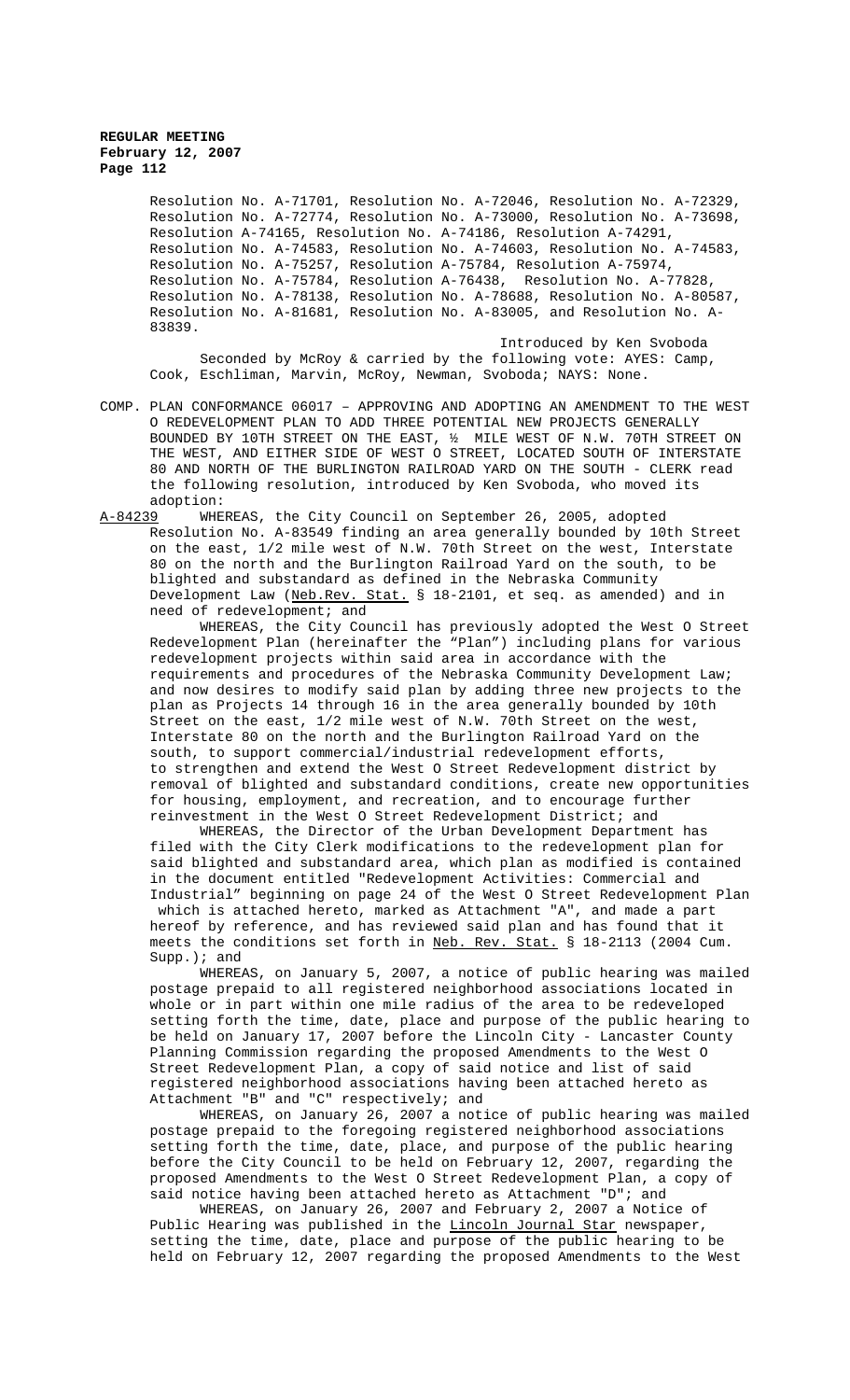O Street Redevelopment Plan for said blighted and substandard area, a copy of such notice having been attached hereto and marked as Attachment "E"; and

WHEREAS, said proposed Amendments to the West O Street Redevelopment Project have been submitted to the Lincoln-Lancaster County Planning Commission for review and recommendations, and said Planning Commission on January 17, 2007 found the plan to be in conformance with the Comprehensive Plan and recommended approval thereof; and

WHEREAS, on February 12, 2007 in the City Council chambers of the County-City Building, 555 South 10th Street, Lincoln, Nebraska, the City Council held a public hearing relating to the proposed modifications to the redevelopment plan and all interested parties were afforded at such public hearing a reasonable opportunity to express their views respecting said proposed modifications to the redevelopment plan; and

WHEREAS, the City Council has duly considered all statements made and materials submitted relating to said proposed modifications to the redevelopment plan; and

WHEREAS, the City Council now finds and determines that:(a) the West O Street Redevelopment Plan as modified by changing said plan by incorporating the Projects 14 through 16; and by making minor administrative revisions and corrections to update the plan; is described in sufficient detail and is designed with the general purpose of accomplishing a coordinated, adjusted and harmonious development of the City and its environs which will promote the general health, safety and welfare, sound design and arrangement, the wise and efficient expenditure of public funds, and the prevention of the recurrence of unsanitary or unsafe dwelling accommodations or conditions of blight; (b) the Redevelopment Plan, as modified, is feasible and in conformity with the general plan for the development of the City of Lincoln as a whole and said plan is in conformity with the legislative declarations and determinations set forth in the Community Development Law; and

WHEREAS, such substandard and blighted conditions are beyond remedy and control solely by regulatory process and the exercise of police power and cannot be dealt with effectively by the ordinary operations or private enterprise without the aids provided by the Community Development law, specifically including Tax Increment Financing. The elimination of said substandard and blighted conditions under the authority of the Community Development Law is found to be a public purpose and in the public interest; and

WHEREAS, for projects utilizing funds authorized in Section 18-2147 of the Community Development Law, (a) the redevelopment activities provided for in the plan would not be economically feasible without the use of tax-increment financing, (b) the redevelopment activities would not occur in the community redevelopment area without the use of tax-increment financing, and  $(c)$  the costs and benefits of the redevelopment activities, including costs and benefits to other affected political subdivisions, the economy of the community, and the demand for public and private services have been analyzed by the governing body and have been found to be in the long-term best interest of the community impacted by the redevelopment activities all as more specifically set forth in the Plan as Redevelopment Activities and Estimated Expenditures.

NOW, THEREFORE, BE IT RESOLVED by the City Council of the City of Lincoln, Nebraska:

1. That pursuant to the provisions of the Nebraska Community Development Law and in light of the foregoing findings and determinations, the amendments to the West O Street Redevelopment Plan attached hereto as Attachment "A", providing for three new projects, making minor administrative revisions and corrections to update the plan is hereby accepted and approved by the City Council as the governing body for the City of Lincoln.

2. That the Urban Development Director, or his authorized representative, is hereby authorized and directed to take all steps necessary to implement the provisions of said redevelopment plan as they relate to the above-described modifications.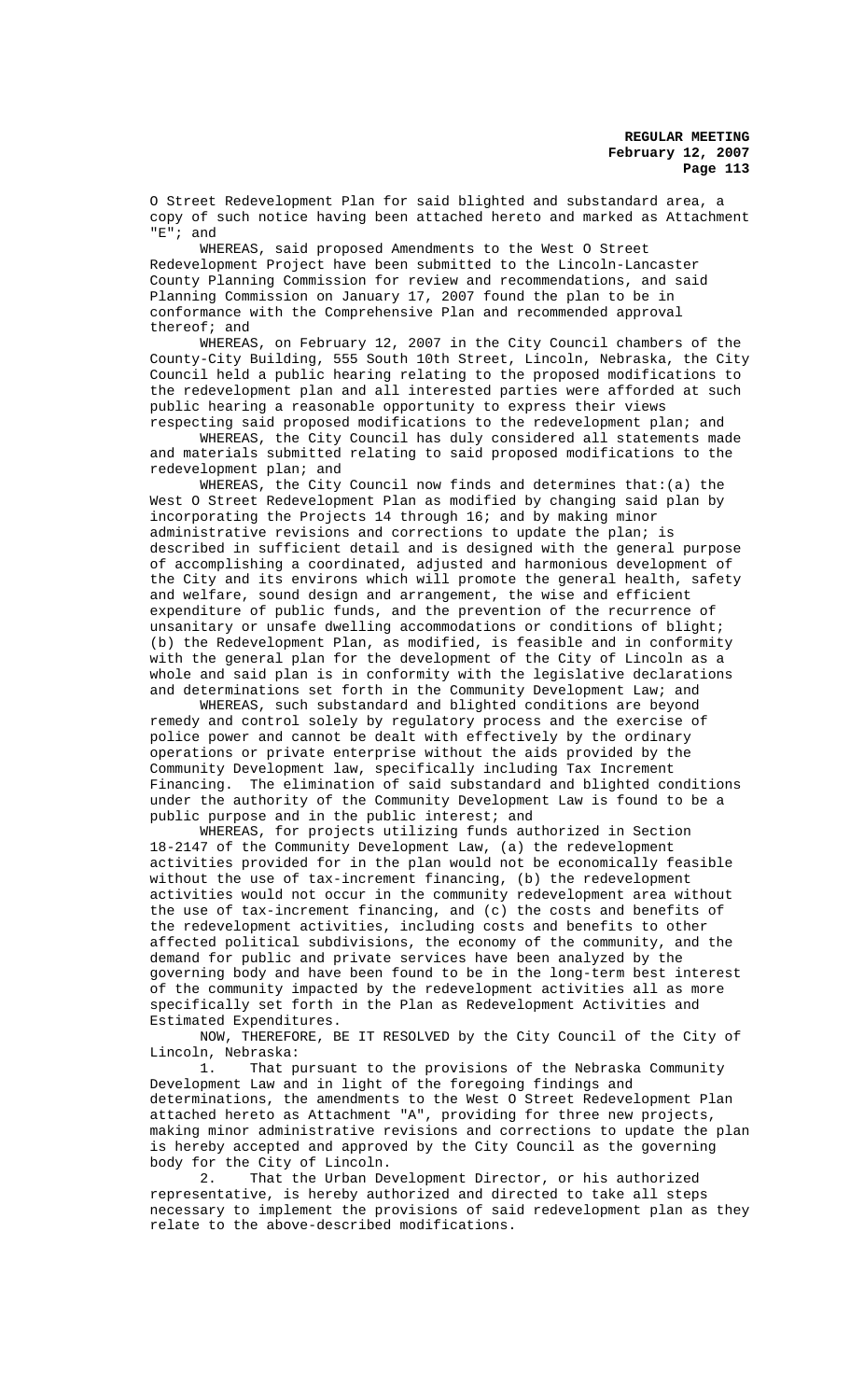3. That the Redevelopment Project Area for the West O Street Redevelopment Project as described and depicted in the Amendments is the Redevelopment Project Area comprising the property to be included in the area subject to the increment provision authorized in the Nebraska Community Development Law.

4. That it is intended that this resolution and the modifications adopted herein are supplemental hereto the findings, approvals, and authorizations set forth in Resolution No. A-83802 and Resolution No. A-83550.

Introduced by Ken Svoboda Seconded by Marvin & carried by the following vote: AYES: Camp, Cook, Eschliman, Marvin, McRoy, Newman, Svoboda; NAYS: None.

APPLICATION OF THE UNIVERSITY OF NEBRASKA LINCOLN TO USE THE PUBLIC RIGHT-OF-WAY TO PLACE A FIBER OPTIC LINE FROM THE BOB DEVANEY SPORTS CENTER COMPLEX TO THE UNIVERSITY OF NEBRASKA-LINCOLN'S TRANSPORTATION SERVICES BUILDING AT 1931 N. ANTELOPE VALLEY PARKWAY - CLERK read the following resolution, introduced by Ken Svoboda, who moved its adoption:

A-84240 WHEREAS, the University of Nebraska-Lincoln has submitted an application for a permit to use the public right-of-way in 14th Street for the purpose of installing a fiber optic communication line to connect Bob Devaney Sports Center Complex to UNL's Transportation Services Building at 1931 N. Antelope Valley Parkway; and

WHEREAS, said applicant has submitted a letter of application and a site plan which are attached hereto, marked as Exhibit "A" and Exhibit "B" respectively, and made a part of this resolution by reference, to use the public right-of-way as above described; and

WHEREAS, said applicant has complied with all of the provisions of Chapter 14.54 of the Lincoln Municipal Code pertaining to such use. NOW, THEREFORE, BE IT RESOLVED by the City Council of the City of Lincoln, Nebraska:

That the aforesaid application of the University of Nebraska-Lincoln, hereinafter referred to as Permittee, to use the public rightof-way in 14th Street as shown on Exhibit "B", for the purpose of installing a fiber optic line be granted as a privilege only by virtue of and subject to strict compliance with the site plan, the letter of application, and the following terms and conditions, to wit:

1. That the permission herein granted is granted as a privilege only, and is subject to all the terms and conditions of Chapter 14.54 of the Lincoln Municipal Code except that the provisions relating to the posting of a continuing bond in the amount of \$5,000 and the filing of a certificate of insurance are waived since Permittee is a governmental entity.

2. That said use shall conform to the application, the site plan filed therewith, and with all applicable City ordinances and regulations.<br>3.

The Permittee, its successors or assigns shall save and keep the City free and harmless from any and all loss or damages or claims for damages arising from or out of the use of the public way requested herein.

4. That all work done under the authority of this resolution shall be subject to the inspection and approval of the Director of Public Works of the City of Lincoln.<br>5. The terms and conditions

The terms and conditions of this resolution shall be binding and obligatory upon the above-named Permittee, its successors and assigns.

6. That within thirty (30) days from the adoption of this resolution, and before commencing any construction under the provisions hereof, the Permittee shall file an unqualified written acceptance of all the terms and conditions of this resolution with the City Clerk. Failure to do so will be considered a rejection hereof and all privileges and authorities hereunder granted shall thereupon ipso facto terminate.

Introduced by Ken Svoboda Seconded by Marvin & carried by the following vote: AYES: Camp, Cook, Eschliman, Marvin, McRoy, Newman, Svoboda; NAYS: None.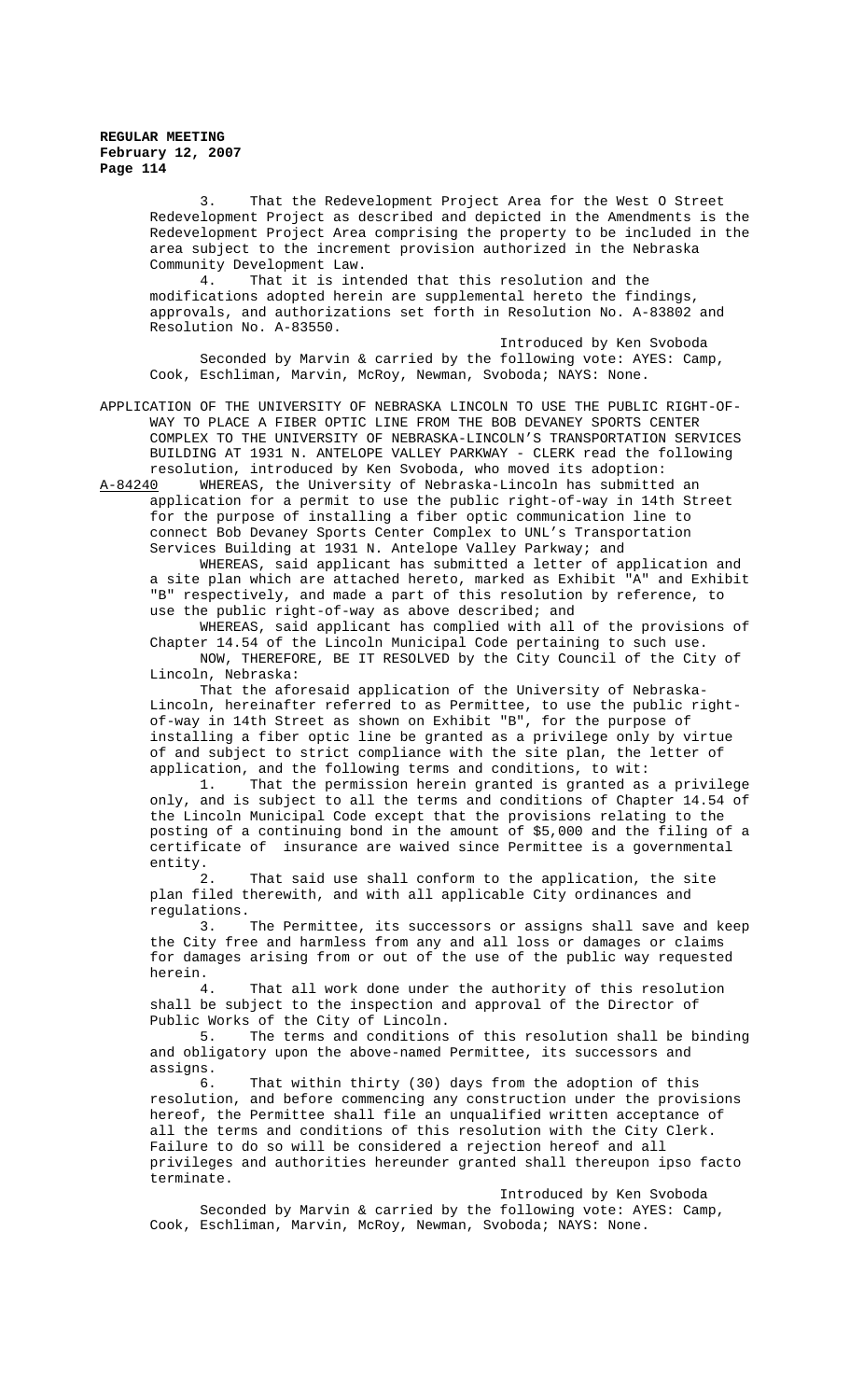#### **PETITIONS & COMMUNICATIONS**

SETTING THE HEARING DATE OF FEBRUARY 26, 2007 AT 5:30 P.M. FOR APPLICATION OF P.L.P. LIMITED LIABILITY COMPANY DBA SUN VALLEY BAR & GRILL FOR AN ADDITION TO 300 WEST P STREET ADDING A BEER GARDEN APPROXIMATELY 21' X 39' LOCATED ON THE SOUTH SIDE - CLERK read the following resolution,

introduced by Jon Camp, who moved its adoption:<br>A-84241 BE IT RESOLVED by the City Council, of the BE IT RESOLVED by the City Council, of the City of Lincoln, that a hearing date is hereby set for Mon., February 26, 2007 at 5:30 p.m. or as soon thereafter as possible in the City Council Chambers, County-City Building, 555 S. 10<sup>th</sup> St., Lincoln, NE, for Application of P.L.P. Limited Liability Company dba Sun Valley Bar & Grill for an addition to 300 West P Street adding a beer garden approximately 21' x 39' located on the south side.

If the Police Dept. is unable to complete the investigation by said time, a new hearing date will be set.

Introduced by Jon Camp Seconded by Svoboda & carried by the following vote: AYES: Camp, Cook, Eschliman, Marvin, McRoy, Newman, Svoboda; NAYS: None.

SETTING THE HEARING DATE OF FEBRUARY 26, 2007 AT 5:30 P.M. FOR APPLICATION OF BUGEATER INVESTMENTS, INC. DBA CLIFF'S LOUNGE FOR A CHANGE OF LOCATION FROM 140 N. 12TH STREET TO 1321 O STREET - CLERK read the following resolution, introduced by Jon Camp, who moved its adoption:

A-84242 BE IT RESOLVED by the City Council, of the City of Lincoln, that a hearing date is hereby set for Mon., February 26, 2007 at 5:30 p.m. or as soon thereafter as possible in the City Council Chambers, County-City Building, 555 S. 10<sup>th</sup> St., Lincoln, NE, for Application of Bugeater Investments, Inc. dba Cliff's Lounge for a change of location from 140 N. 12th Street to 1321 O Street.

If the Police Dept. is unable to complete the investigation by said time, a new hearing date will be set.

Introduced by Jon Camp Seconded by Svoboda & carried by the following vote: AYES: Camp, Cook, Eschliman, Marvin, McRoy, Newman, Svoboda; NAYS: None.

SETTING THE HEARING DATE OF MARCH 5, 2007 AT 1:30 P.M. FOR APPLICATION OF FU SHUN, INC. DBA IMPERIAL PALACE FOR A CLASS I LIQUOR LICENSE LOCATED AT 701 N. 27TH STREET - CLERK read the following resolution, introduced by Jon Camp, who moved its adoption:

A-84243 BE IT RESOLVED by the City Council, of the City of Lincoln, that a hearing date is hereby set for Mon., March 5, 2007 at 1:30 p.m. or as soon thereafter as possible in the City Council Chambers, County-City Building, 555 S. 10<sup>th</sup> St., Lincoln, NE, for Application of Fu Shun, Inc. dba Imperial Palace for a Class I liquor license located at 701 N.  $27<sup>th</sup>$ Street.

If the Police Dept. is unable to complete the investigation by said time, a new hearing date will be set.

Introduced by Jon Camp Seconded by Svoboda & carried by the following vote: AYES: Camp, Cook, Eschliman, Marvin, McRoy, Newman, Svoboda; NAYS: None.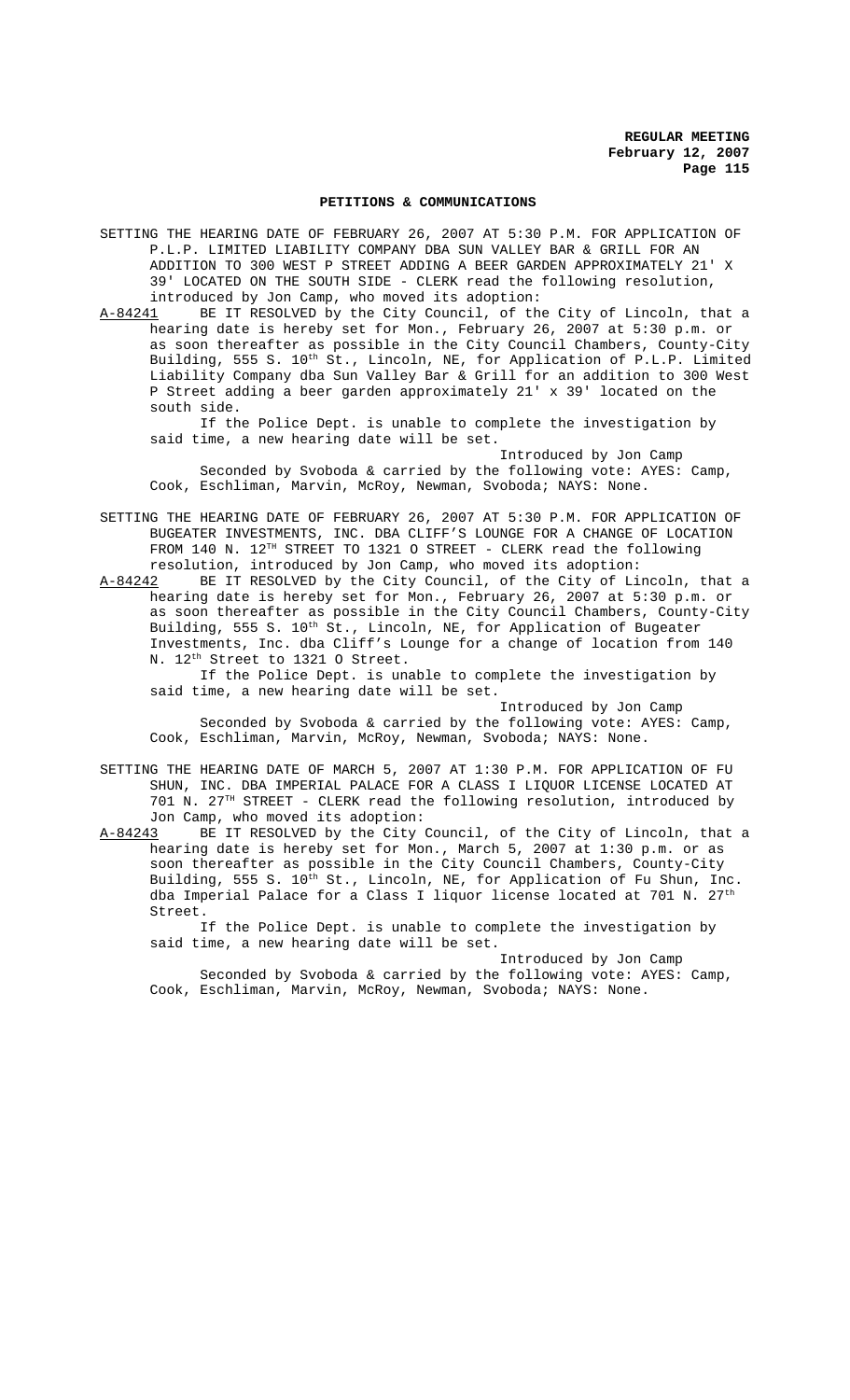#### **MISCELLANEOUS REFERRALS**

SETTING THE HEARING DATE OF MONDAY, MARCH 5, 2007 AT 1:30 P.M. FOR THE APPLICATION OF FOODMART II, INC. DBA IGA MARKET PLACE FOR A CLASS D LIQUOR LICENSE LOCATED AT 4646 W. HUNGTINGTON AVENUE - CLERK read the following resolution, introduced by Jon Camp, who moved its adoption: A-84244 BE IT RESOLVED by the City Council, of the City of Lincoln, that a hearing date is hereby set for Mon., March 5, 2007, at 1:30 p.m. or as soon thereafter as possible in the City Council Chambers, County-City Building, 555 S. 10<sup>th</sup> St., Lincoln, NE, for Application of Foodmart II, Inc. dba IGA Market Place Class D liquor license located at 4646 W. Huntington Avenue. If the Police Dept. is unable to complete the investigation by

said time, a new hearing date will be set.

Introduced by Jon Camp Seconded by Svoboda & carried by the following vote: AYES: Camp, Cook, Eschliman, Marvin, McRoy, Newman, Svoboda; NAYS: None.

- REPORT FROM NEBRASKA HEALTH AND HUMAN SERVICES SYSTEM FOR WATER TESTING FOR THE MONTH OF JANUARY 2007 - CLERK presented said report which was placed on file in the Office of the City Clerk. **(35-01)**
- INFORMAL PETITION FOR A WATER DISTRICT FROM MID-BLOCK ON SOUTH 34TH STREET BETWEEN SMITH AND VAN DORN STREETS - CLERK presented said petition which was referred to the Public Works & Utilities Department.

#### **REPORTS OF CITY OFFICERS**

- CLERK'S LETTER AND MAYOR'S APPROVAL OF RESOLUTIONS AND ORDINANCES PASSED BY THE CITY COUNCIL ON JANUARY 29, 2007 - CLERK presented said report which was placed on file in the Office of the City Clerk. **(27-1)**
- CLERK'S LETTER AND MAYOR'S APPROVAL OF ORDINANCES & RESOLUTIONS PASSED BY COUNCIL ON FEBRUARY 5, 2007 - CLERK presented said report which was placed on file in the Office of the City Clerk.
- REPORT FROM CITY TREASURER OF FRANCHISE TAX FOR THE MONTH OF DECEMBER 2006 FROM AQUILA - CLERK presented said report which was placed on file in the Office of the City Clerk. **(16-01)**
- REPORT FROM CITY TREASURER OF TELECOMMUNICATIONS OCCUPATION TAX FOR THE MONTH OF NOVEMBER, 2006: USCOC OF GREATER IOWA, CRICKET, NEW CINGULAR, AT&T OF MIDWEST, NEBRASKA TECHNOLOGY & TELECOMM., EARTHLINK, VOICECOM, TRACFONE, XO COMM., ADVANCED TEL, GUARANTEED PHONE, VIRGIN MOBILE USA, NETWORK BILLING, GLOBAL CROSSING, USCOC OF NE/KS, TELECOMM. SYSTEMS OF MARYLAND, BROADBAND DYNAMICS, VERIZON BELL ATLANTIC, ANDIAMO, PRIMUS, QWEST, WORKING ASSETS, TELECORP, MCLEODUSA, ACN, TANS NATIONAL, CINCINNATI BELL, VERIZON SELECT, GLOBALSTAR USA, ONSTAR, INTELLICAL OPERATOR, GLOBAL CROSSING BANDWIDTH, BROADWING, UCN, KDDI AMERICA, IBM GLOBAL, QUANTUM SHIFT, BUSINESS PROD. SOLUTIONS, TELEPLUS WIRELESS, CIMCO, NOS, NOSVA, AFFINITY NETWORK, AFFINITY NETWORK, MSC LINCOLN SE; DECEMBER 2006: NEXTEL PARTNERS, SPRINT SPECTRUM, D & D, SPRINT, MCI WORLDCOM, NOSVA, MSC LINCOLN SE, 800 RESPONSE INFO., 360NETWORKS (USA), BT AMERICAS, NEXTEL WEST, TRI-M, ENHANCED, ACCERIS MANAGEMENT & ACQUISTION, ACCERIS, GLOBALCOM, LIGHTYEAR, ZONE TELECOM., GTC, COVISTA, SBC LONG DISTANCE, ATS MOBILE; OCTOBER THRU DECEMBER 2006: ENHANCED, MATRIX, AMERIVISION, IONEX, COMTEL TELCOM, TOUCH 1, Z TEL, NECC, COMTECH 21, HELIO - CLERK presented said report which was placed on file in the Office of the City Clerk. **(20)**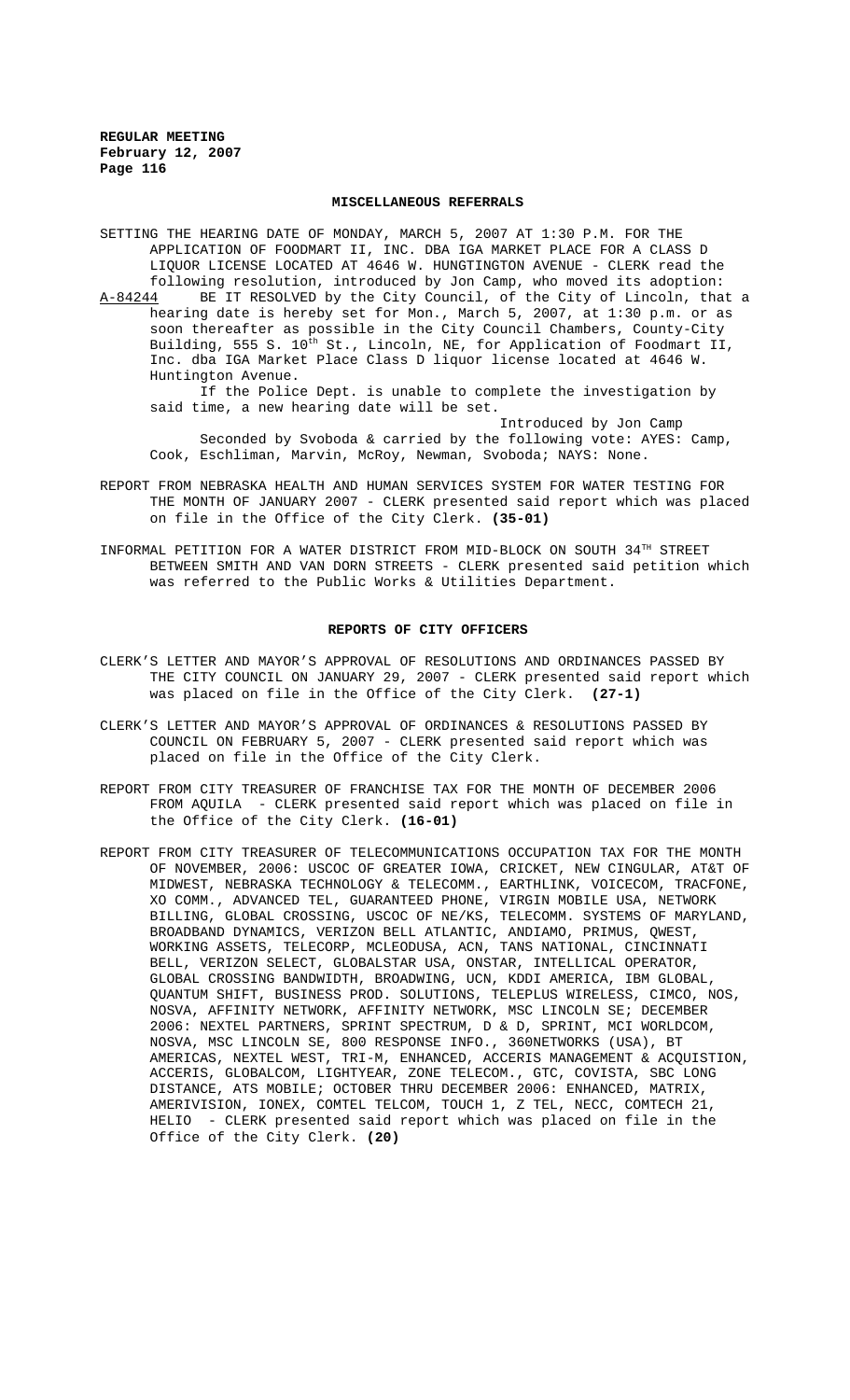APPOINTING MAURA KELLY-TOLZIN AND JOHN GLYNN TO THE GOVERNMENT ACCESS AND INFORMATION COMMITTEE FOR ONE-YEAR TERMS EXPIRING DECEMBER 31, 2007 - CLERK read the following resolution, introduced by Ken Svoboda, who moved its adoption:

A-84245 BE IT RESOLVED by the City Council of the City of Lincoln, Nebraska:

That the appointment of Maura Kelly-Tolzin and John Glynn to the Government Access and Information Committee for one-year terms expiring December 31, 2007, is hereby approved.

Introduced by Ken Svoboda Seconded by Cook & carried by the following vote: AYES: Camp, Cook, Eschliman, Marvin, McRoy, Newman, Svoboda; NAYS: None.

APPOINTING KIMBERLY BRO TO THE LINCOLN HOUSING AUTHORITY BOARD TO FILL AN UNEXPIRED FIVE-YEAR TERM EXPIRING JULY 1, 2010 - CLERK read the following resolution, introduced by Ken Svoboda, who moved its adoption:

A-84246 BE IT RESOLVED by the City Council of the City of Lincoln, Nebraska:

That the appointment of Kimberly Bro to the Lincoln Housing Authority Board to fill an unexpired five-year term expiring July 1, 2010, is hereby approved.

Introduced by Ken Svoboda Seconded by Cook & carried by the following vote: AYES: Camp, Cook, Eschliman, Marvin, McRoy, Newman, Svoboda; NAYS: None.

APPOINTING CHARLES W. "BILL" BOWMASTER TO THE VETERANS MEMORIAL GARDEN ADVISORY COUNCIL FOR A THREE-YEAR TERM EXPIRING NOVEMBER 1, 2008 - CLERK read the following resolution, introduced by Ken Svoboda, who moved its adoption:

A-84247 BE IT RESOLVED by the City Council of the City of Lincoln, Nebraska:

That the appointment of Charles W. "Bill" Bowmaster to the Veterans Memorial Garden Advisory Council to fill an unexpired threeyear term expiring November 1, 2008, is hereby approved.

Introduced by Ken Svoboda Seconded by Cook & carried by the following vote: AYES: Camp, Cook, Eschliman, Marvin, McRoy, Newman, Svoboda; NAYS: None.

APPOINTING PETER C. (CHRIS) HOVE TO THE LINCOLN AIRPORT AUTHORITY BOARD TO FULFILL AN UNEXPIRED TERM, EXPIRING UPON THE GENERAL ELECTION OF MAY, 2007 - CLERK read the following resolution, introduced by Ken Svoboda, who moved its adoption:

A-84248 BE IT RESOLVED by the City Council of the City of Lincoln, Nebraska:

That the temporary appointment of Peter C. (Chris) Hove to the Lincoln Airport Authority Board to fill an unexpired term until a successor is elected at the general election in May, 2007, is hereby approved.

Introduced by Ken Svoboda Seconded by Cook & carried by the following vote: AYES: Camp, Cook, Eschliman, Marvin, McRoy, Newman, Svoboda; NAYS: None.

# ORDINANCES - 1<sup>st</sup> READING & RELATED RESOLUTIONS

AUTHORIZING AND PROVIDING FOR THE ISSUANCE OF A NORTH 56TH STREET AND ARBOR ROAD REDEVELOPMENT PLAN SUB-PROJECT AREA A TAX ALLOCATION BOND, SERIES 2007 IN A TOTAL PRINCIPAL AMOUNT NOT TO EXCEED \$975,000 - CLERK read an ordinance, introduced by Jon Camp, AN ORDINANCE authorizing and providing for the issuance of a City of Lincoln, Nebraska Tax Allocation Bond, Series 2007, in a total principal amount not to exceed \$975,000 for the purpose of (1) paying the costs of acquiring, purchasing, constructing, reconstructing, improving, extending, rehabilitating, installing, equipping, furnishing and completing certain public improvements within sub-project Area A in the City's North  $56^{th}$  Street and Arbor Road Redevelopment Plan, including acquiring any real estate and/or interests in real estate in connection therewith, and (2) paying the costs of issuance thereof; prescribing the form and certain details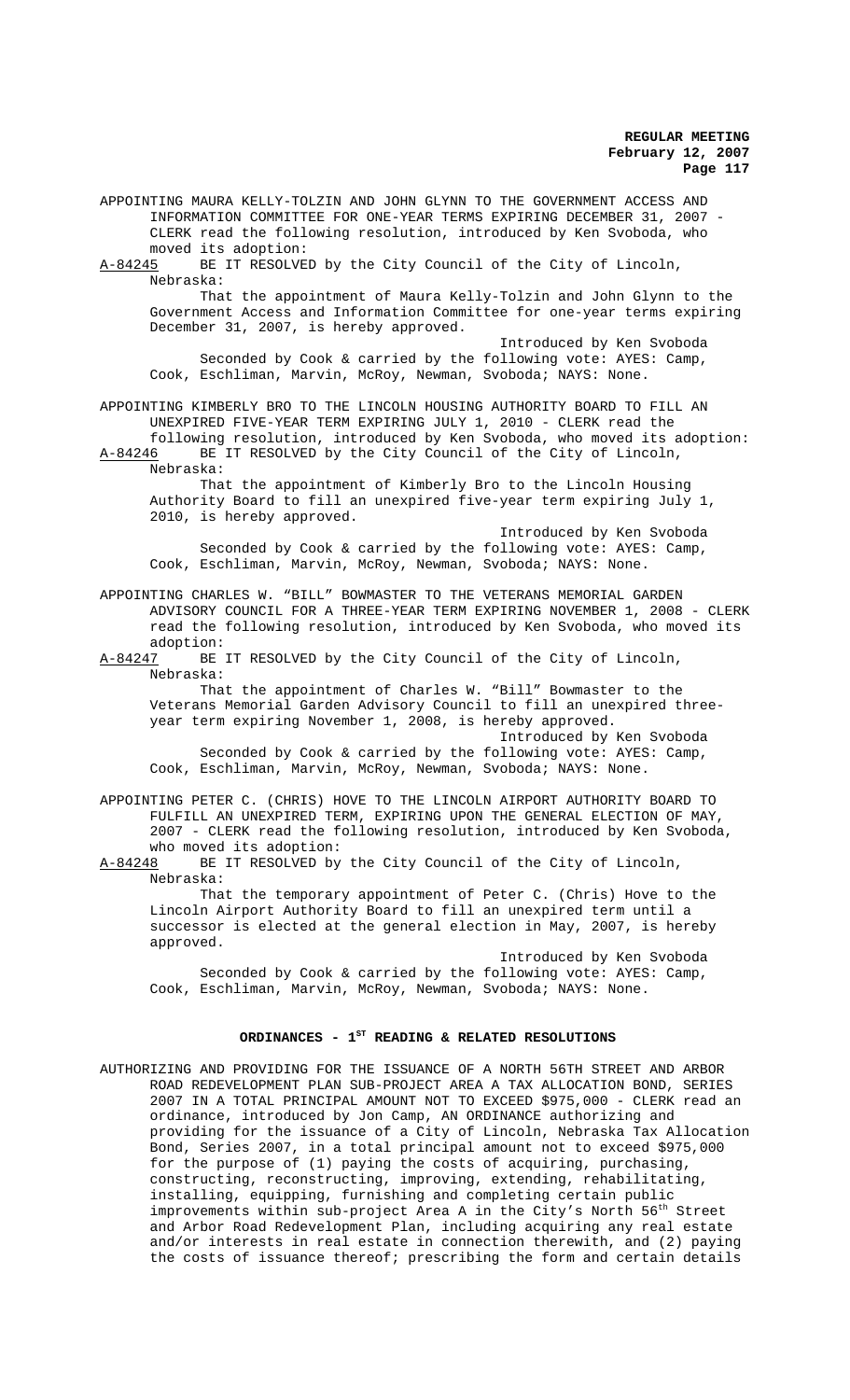of the bond; pledging certain tax revenue and other revenue to the payment of the principal of and interest on the bond as the same become due; creating and establishing funds and accounts; delegating, authorizing and directing the finance director to exercise his independent discretion and judgment in determining and finalizing certain terms and provisions of the bond not specified herein; taking other actions and making other covenants and agreements in connection with the foregoing; and related matters, the first time.

- APPROVING THE CITY OF LINCOLN REDEVELOPMENT AGREEMENT (VERIZON WIRELESS PROJECT) BETWEEN THE CITY AND MDG LINCOLN LP FOR DEVELOPMENT OF APPROXIMATELY 13.5 ACRES OF PROPERTY IN UNIVERSITY OF NEBRASKA TECHNOLOGY PARK FOR CONSTRUCTION OF A COMMERCIAL BUILDING AND IMPROVEMENTS BY VERIZON WIRELESS, GENERALLY LOCATED AT N.W. 1ST STREET AND HIGHLANDS BLVD. (RELATED ITEMS 07R-48, 07-28).
- AUTHORIZING AND PROVIDING FOR THE ISSUANCE OF A VERIZON WIRELESS TAX ALLOCATION BOND, SERIES 2007 IN A TOTAL PRINCIPAL AMOUNT NOT TO EXCEED  $$2,265,000.$  (RELATED ITEMS 07R-48, 07-28) (REQUEST  $2^{ND}$  &  $3^{RD}$  READINGS 2/26/07) - CLERK read an ordinance, introduced by Jon Camp, An Ordinance authorizing the issuance of not to exceed \$2,500,000 Verizon Wireless Tax Allocation Bonds, Series 2007, for the purpose of (1) paying all or part of the costs of acquiring, purchasing, constructing, reconstructing, improving, extending, rehabilitating, installing, equipping, furnishing and completing certain public improvements within the City's Verizon Wireless including acquiring any real estate and/or interests in real estate in connection therewith, (2) making a deposit into such accounts as may be established in the reserve account established in the special fund and (3) paying the costs of issuance thereof; prescribing the form and certain of the details of the bonds; pledging certain tax allocation and other tax revenues to payment of the principal of and interest on the bonds as the same become due and to carry out all other covenants of this ordinance; limiting payment of the bonds to such tax allocation and other tax revenues; creating and establishing funds and accounts; authorizing the public or private sale and delivery of the bonds; delegating, authorizing and directing the Finance Director to exercise his own independent discretion and judgment in determining and finalizing the terms and provisions with respect to the bonds not specified herein; providing for application of the proceeds of the bonds; providing for payment of the principal of and interest on the bonds; taking other action and making other covenants and agreements in connection with the forgoing; and related matters, the first time.
- APPROVING THE SALT CREEK 100-YEAR FLOODPRONE AREAS AND REVISED FLOODWAY AS THE BEST AVAILABLE INFORMATION FOR LOCAL FLOOD REGULATION PURPOSES. (RELATED ITEMS: 07R-45, 07-26) (ACTION DATE: 3/5/07).
- CHANGE OF ZONE 07001 AMENDING CHAPTER 27.52 OF THE LINCOLN MUNICIPAL CODE RELATING TO FLOOD REGULATIONS FOR EXISTING URBAN AREA BY AMENDING SECTION 27.52.020 TO ADD DEFINITIONS FOR 100-YEAR FLOOD ELEVATION, DEVELOPMENT AREA, FILL, FLOOD STORAGE AREA OR SALT CREEK FLOOD STORAGE AREA, PERCENTAGE OF ALLOWABLE FILL, AND SINGLE-FAMILY RESIDENTIAL BUILDING, AND BY ADDING A NEW SECTION 27.52.035 TO ADOPT STANDARDS FOR DEVELOPMENT WITHIN THE SALT CREEK FLOOD STORAGE AREAS. (RELATED ITEMS: 07R-45, 07-26) - CLERK read an ordinance, introduced by Jon Camp, an ordinance amending Chapter 27.52 of the Lincoln Municipal Code relating to Flood Regulations for Existing Urban Area by amending Section 27.52.020 to add definitions for 100-year Flood Elevation, Development Area, Fill, Flood Storage Area or Salt Creek Flood Storage Area, Percentage of Allowable Fill, and Single-Family Residential Building; by adding a new section numbered 27.52.035 to adopt standards for development within the Salt Creek Flood Storage Areas; and by repealing Section 27.52.020 of the Lincoln Municipal Code as hitherto existing, the first time.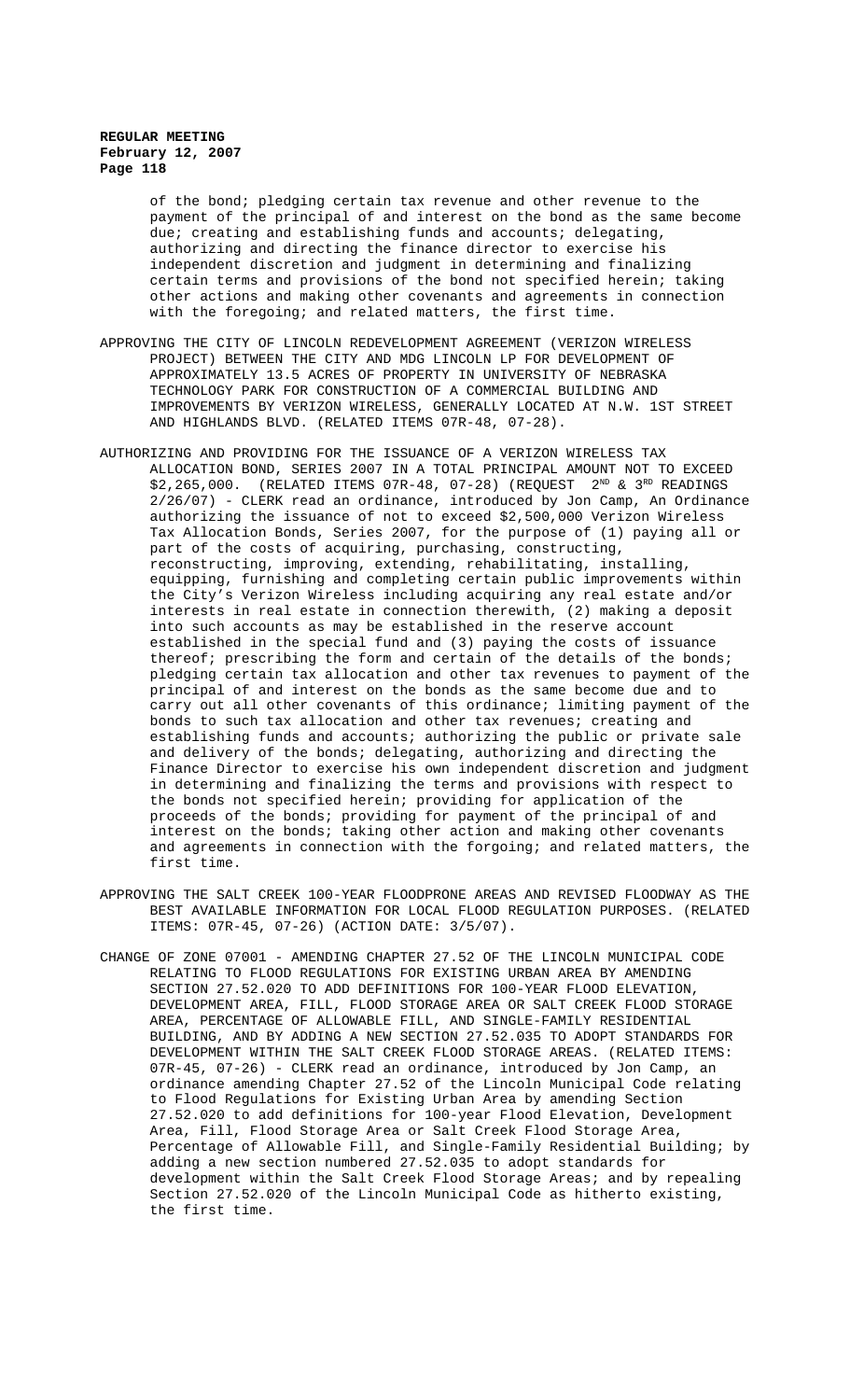# **ORDINANCES - 3RD READING & RELATED RESOLUTIONS (as required)**

APPROVING THE CITY OF LINCOLN NORTH 56TH STREET & I-80 REDEVELOPMENT AGREEMENT BETWEEN HARTLAND HOMES INC., NORTH BLUFF EMPLOYMENT CENTER LLP, ROGER H. SCHWISOW, TRUSTEE, AND ELDONNA SCHWISOW, TRUSTEE, AND THE CITY OF LINCOLN, RELATING TO THE ANNEXATION OF APPROXIMATELY 400 ACRES OF PROPERTY GENERALLY LOCATED AT N. 56TH STREET AND I-80. (RELATED ITEMS: 07R-24, 07-7, 07R-26, 07R-27) (ACTION DATE: 2/5/07) - CLERK read the following resolution, introduced by Robin Eschliman, who moved its adoption:

A-84249 BE IT RESOLVED by the City Council of the City of Lincoln, Nebraska:

That the agreement titled City of Lincoln North 56th Street & I-80 Redevelopment Agreement, which is attached hereto, marked as Attachment "A" and made a part hereof by reference, between the City of Lincoln and Hartland Homes Inc., and other Redevelopers, outlining certain conditions and understandings relating to the redevelopment of blighted and substandard area generally located at north 56th Street and I-80, is approved.

BE IT FURTHER RESOLVED that the Mayor is authorized to execute the Redevelopment Agreement on behalf of the City.

BE IT FURTHER RESOLVED that the City Clerk is directed to return two fully executed copies of this Agreement to Rick Peo, Chief Assistant City Attorney, for distribution to the other parties.

BE IT FURTHER RESOLVED that the City Clerk is directed to record the Annexation Agreement or a summary memorandum thereof with the Register of Deeds, filing fees to be paid by Hartland Homes Inc.

Introduced by Robin Eschliman

Seconded by Svoboda & carried by the following vote: AYES: Camp, Cook, Eschliman, Marvin, McRoy, Newman, Svoboda; NAYS: None.

ANNEXATION 03007 – AMENDING THE LINCOLN CORPORATE LIMITS MAP BY ANNEXING APPROXIMATELY 415 ACRES OF PROPERTY GENERALLY LOCATED AT N. 56TH STREET AND

I-80. (RELATED ITEMS: 07R-24, 07-7, 07R-26, 07R-27)- PRIOR to reading: CAMP Moved to amend Bill No. 07-7 as follows: 1. Substitute the attached "LEGAL DESCRIPTION OF ANNEXATION #30007 N. 56<sup>TH</sup> STREET & ARBOR ROAD" for the language on page 1, lines 7 through 34, page 2, lines 1 through 46, and page 3, lines 1 through 36; 2. Attach "ANNEXATION EXHIBIT N. 56<sup>th</sup> & I-80 LINCOLN, NEBRASKA" as ATTACHMENT "A" as referenced on page 4, lines 4 and 5.

Seconded by Svoboda & carried by the following vote: AYES: Camp, Cook, Eschliman, Marvin, McRoy, Newman, Svoboda; NAYS: None.

CLERK Read an ordinance, introduced by Robin Eschliman, annexing and including the below described land as part of the City of Lincoln, Nebraska and amending the Corporate Limits Map attached to and made a part of Ordinance No. 18208, to reflect the extension of the corporate limits boundary of the City of Lincoln, Nebraska established and shown thereon, the third time.

ESCHLIMAN Moved to pass the ordinance as amended.

Seconded by Svoboda & carried by the following vote: AYES: Camp, Cook, Eschliman, Marvin, McRoy, Newman, Svoboda; NAYS: None.

The ordinance, being numbered **#18880**, is recorded in Ordinance Book #25, Page

APPROVING THE AGREEMENT BETWEEN ROGER SCHWISOW, TRUSTEE, ELDONNA SCHWISOW, TRUSTEE, HARTLAND HOMES, DETWEILER PROPERTIES I, AND THE CITY OF LINCOLN, RELATING TO THE REDEVELOPMENT PROJECT GENERALLY LOCATED AT N. 56TH STREET AND ALVO ROAD. (RELATED ITEMS: 07R-24, 07-7, 07R-26, 07R-27) (ACTION DATE: 2/5/07)- CLERK read the following resolution, introduced by Robin Eschliman, who moved its adoption:

A-84250 BE IT RESOLVED by the City Council of the City of Lincoln, Nebraska: That the agreement which is attached hereto, marked as Attachment "A" and made a part hereof by reference, between the City of Lincoln and Roger H. Schwisow, Trustee of the Roger H. Schwisow Revocable Trust, Eldonna Schwisow, Trustee of the Eldonna Schwisow Revocable Trust, Hartland Homes, Inc., and Detweiler Properties I, LLC, outlining certain conditions and understandings relating to the redevelopment of property generally located at N. 56th Street and Arbor Road, is approved.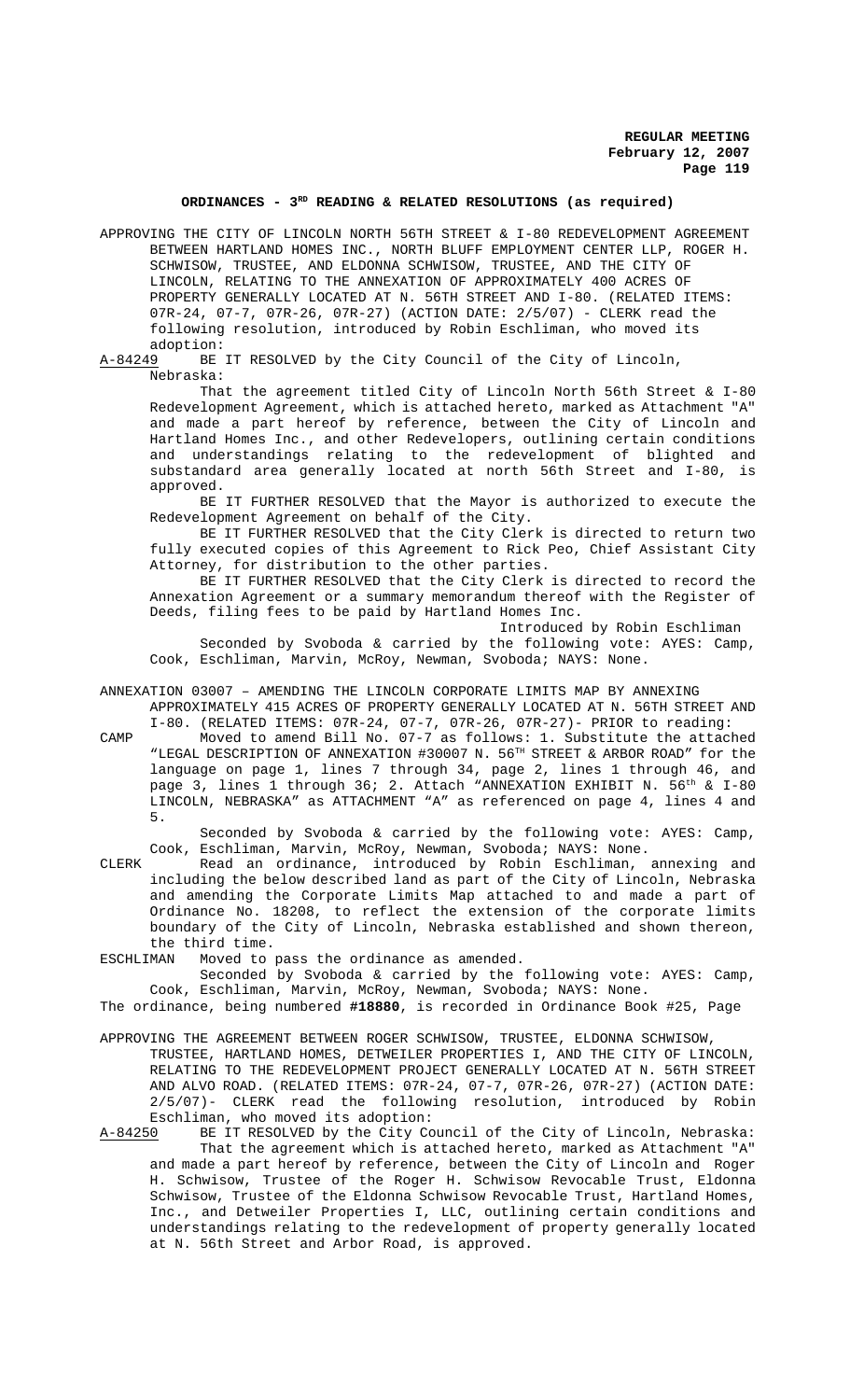BE IT FURTHER RESOLVED that the Mayor is authorized to execute the Agreement on behalf of the City.

BE IT FURTHER RESOLVED that the City Clerk is directed to return two fully executed copies of this Agreement to Rick Peo, Chief Assistant City Attorney, for distribution to the Owner.

BE IT FURTHER RESOLVED that the City Clerk is directed to record the Annexation Agreement or a summary memorandum thereof with the Register of Deeds, filing fees to be paid by Roger H. Schwisow, Trustee of the Roger H. Schwisow Revocable Trust, Eldonna Schwisow, Trustee of the Eldonna Schwisow Revocable Trust, Hartland Homes, Inc., and Detweiler Properties I, LLC.

Introduced by Robin Eschliman Seconded by Svoboda & carried by the following vote: AYES: Camp, Cook, Eschliman, Marvin, McRoy, Newman, Svoboda; NAYS: None.

APPROVING THE LANDOWNER AGREEMENT NOT TO PROTEST TAX ASSESSMENTS AND TO PAY

TAXES BETWEEN VARIOUS PROPERTY OWNERS AND THE CITY OF LINCOLN, RELATING TO THE COMMUNITY REDEVELOPMENT GENERALLY LOCATED AT N. 56TH STREET AND ARBOR ROAD. (RELATED ITEMS: 07R-24, 07-7, 07R-26, 07R-27) (ACTION DATE: 2/5/07)- CLERK read the following resolution, introduced by Robin

Eschliman, who moved its adoption: A-84251 BE IT RESOLVED by the City Council of the City of Lincoln, Nebraska: That the agreement titled Landowner Agreement Not to Protest Tax Assessments and to Pay Taxes, which is attached hereto, marked as Attachment "A" and made a part hereof by reference, between the City of Lincoln and various property owners, outlining certain conditions and understandings relating to the Community Redevelopment of property generally located at N. 56th Street and Arbor Road, is approved.

BE IT FURTHER RESOLVED that the Mayor is authorized to execute the Landowner Agreement on behalf of the City.

BE IT FURTHER RESOLVED that the City Clerk is directed to return two fully executed copies of this Agreement to Rick Peo, Chief Assistant City Attorney, for distribution to the various property owners.

BE IT FURTHER RESOLVED that the City Clerk is directed to record the Annexation Agreement or a summary memorandum thereof with the Register of Deeds, filing fees to be paid by the various property owners.

Introduced by Robin Eschliman

Seconded by Svoboda & carried by the following vote: AYES: Camp, Cook, Eschliman, Marvin, McRoy, Newman, Svoboda; NAYS: None.

APPROVING THE 14TH STREET AND SALTILLO ROAD CONDITIONAL ANNEXATION AND ZONING AGREEMENT BETWEEN NEBCO, INC., WESTERN HEMISPHERE HOLDING COMPANY LLC, AND THE CITY OF LINCOLN RELATING TO THE ANNEXATION OF APPROXIMATELY 81.83 ACRES OF PROPERTY GENERALLY LOCATED SOUTH OF SALTILLO ROAD BETWEEN SOUTH 14TH STREET AND SOUTH 25TH STREET. (RELATED ITEMS: 07R-29, 07R-30, 07-8, 07-9, 07-10) (ACTION DATE: 2/5/07)-PRIOR to reading:

COOK Moved to accept a substitute agreement for Bill No. 07R-29.

Seconded by McRoy & carried by the following vote: AYES: Camp, Cook, Eschliman, Marvin, McRoy, Newman, Svoboda; NAYS: None.

CLERK Read the following resolution, introduced by Robin Eschliman, who moved its adoption:

A-84252 BE IT RESOLVED by the City Council of the City of Lincoln, Nebraska: That the agreement titled 14th Street and Saltillo Road Conditional Annexation and Zoning Agreement, which is attached hereto, marked as Attachment "A" and made a part hereof by reference, between the City of Lincoln and NEBCO, Inc. and Western Hemisphere Holding Company LLC, outlining certain conditions and understandings relating to the annexation of approximately 81.83 acres of property generally located south of Saltillo Road between South 14th Street and South 25th Street, is approved.

BE IT FURTHER RESOLVED that the Mayor is authorized to execute the Annexation Agreement on behalf of the City.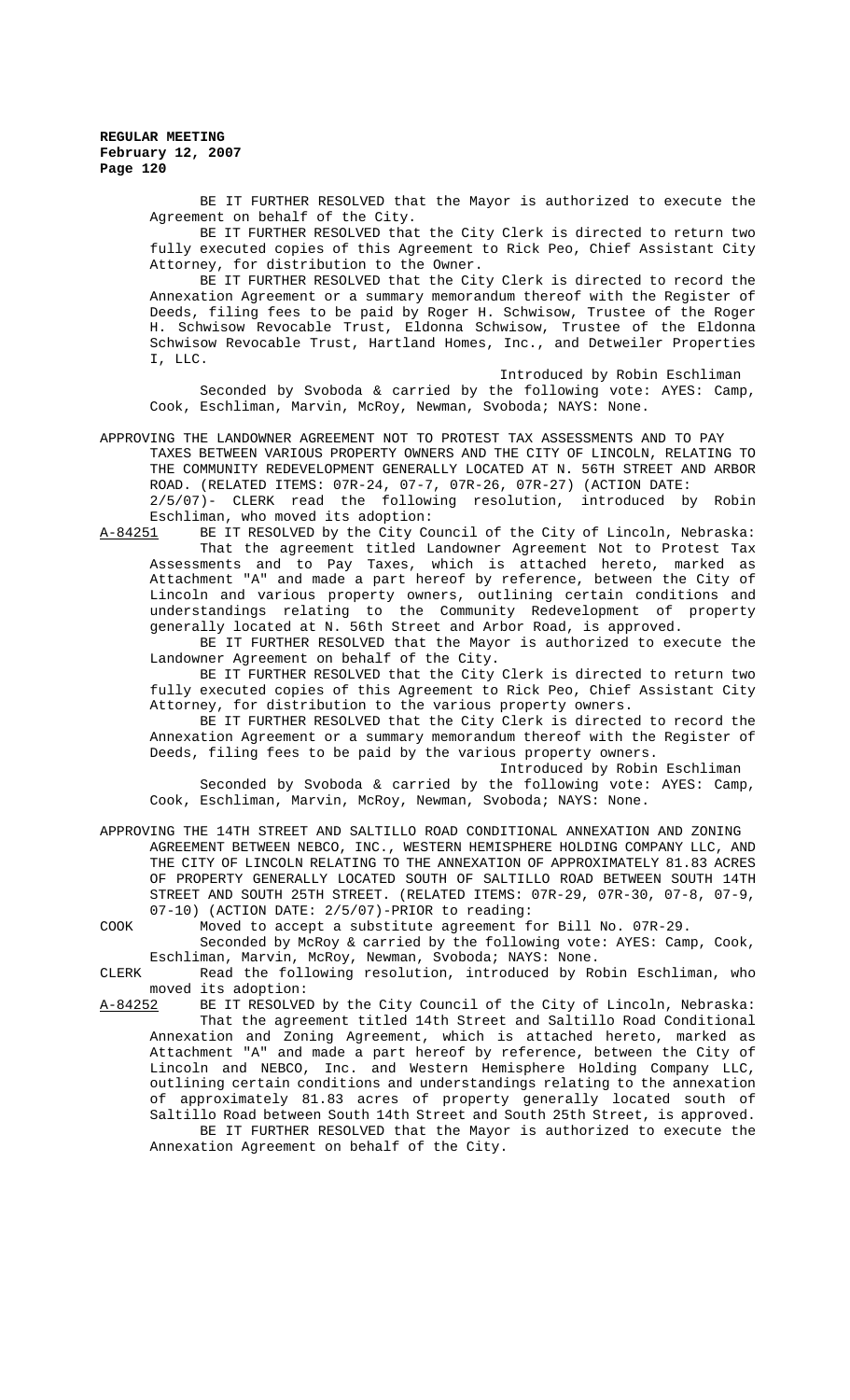BE IT FURTHER RESOLVED that the City Clerk is directed to return two fully executed copies of this Agreement to Rick Peo, Chief Assistant City Attorney, for distribution to the Owner.

BE IT FURTHER RESOLVED that the City Clerk is directed to record the Annexation Agreement or a summary memorandum thereof with the Register of Deeds, filing fees to be paid by the NEBCO, Inc. and Western Hemisphere Holding Company LLC.

Introduced by Robin Eschliman

Seconded by Svoboda & carried by the following vote: AYES: Camp, Cook, Eschliman, Marvin, McRoy, Newman, Svoboda; NAYS: None.

APPROVING THE 25TH STREET AND SALTILLO ROAD CONDITIONAL ANNEXATION AND ZONING AGREEMENT BETWEEN GARY TEMPLETON AND ROSE TEMPLETON, CLARK E. DEVRIES AND LISA J. DEVRIES, AND THE CITY OF LINCOLN RELATING TO THE ANNEXATION OF APPROXIMATELY 7.06 ACRES OF PROPERTY GENERALLY LOCATED SOUTH OF SALTILLO ROAD BETWEEN SOUTH 25TH STREET AND THE FORMER MISSOURI PACIFIC RAILROAD RIGHT-OF-WAY. (RELATED ITEMS: 07R-29, 07R-30, 07-8, 07-9, 07-10) (ACTION DATE: 2/5/07)- PRIOR to reading:

COOK Moved to accept a substitute agreement for Bill No. 07R-30.

Seconded by McRoy & carried by the following vote: AYES: Camp, Cook, Eschliman, Marvin, McRoy, Newman, Svoboda; NAYS: None.

CLERK Read the following resolution, introduced by Robin Eschliman, who moved its adoption:

A-84253 BE IT RESOLVED by the City Council of the City of Lincoln, Nebraska: That the agreement titled 25th Street and Saltillo Road Conditional Annexation and Zoning Agreement, which is attached hereto, marked as Attachment "A" and made a part hereof by reference, between the City of Lincoln and Gary L. Templeton and Rose Templeton, husband and wife, and Clarke E. DeVries and Lisa J. DeVries, husband and wife, outlining certain conditions and understandings relating to the annexation of approximately 7.06 acres of property generally located south of Saltillo Road between South 25th Street and the former Missouri Pacific Railroad right-of-way, is approved.

BE IT FURTHER RESOLVED that the Mayor is authorized to execute the Annexation Agreement on behalf of the City.

BE IT FURTHER RESOLVED that the City Clerk is directed to return two fully executed copies of this Agreement to Rick Peo, Chief Assistant City Attorney, for distribution to the Templetons and the DeVries.

BE IT FURTHER RESOLVED that the City Clerk is directed to record the Annexation Agreement or a summary memorandum thereof with the Register of Deeds, filing fees to be paid by the Templetons and DeVries.

Introduced by Robin Eschliman Seconded by Svoboda & carried by the following vote: AYES: Camp, Cook, Eschliman, Marvin, McRoy, Newman, Svoboda; NAYS: None.

ANNEXATION 06012 – AMENDING THE LINCOLN CORPORATE LIMITS MAP BY ANNEXING

APPROXIMATELY 340.45 ACRES OF PROPERTY GENERALLY LOCATED SOUTHEAST OF S. 14TH STREET AND SALTILLO ROAD AND NORTHWEST OF S. 27TH STREET AND SALTILLO ROAD. (RELATED ITEMS: 07R-29, 07R-30, 07-8, 07-9, 07-10)- CLERK read an ordinance, introduced by Robin Eschliman, annexing and including the below described land as part of the City of Lincoln, Nebraska and amending the Corporate Limits Map attached to and made a part of Ordinance No. 18208, to reflect the extension of the corporate limits boundary of the City of Lincoln, Nebraska established and shown thereon, the third time.

ESCHLIMAN Moved to pass the ordinance as read.

Seconded by Svoboda & carried by the following vote: AYES: Camp, Cook, Eschliman, Marvin, McRoy, Newman, Svoboda; NAYS: None.

The ordinance, being numbered **#18881**, is recorded in Ordinance Book #25, Page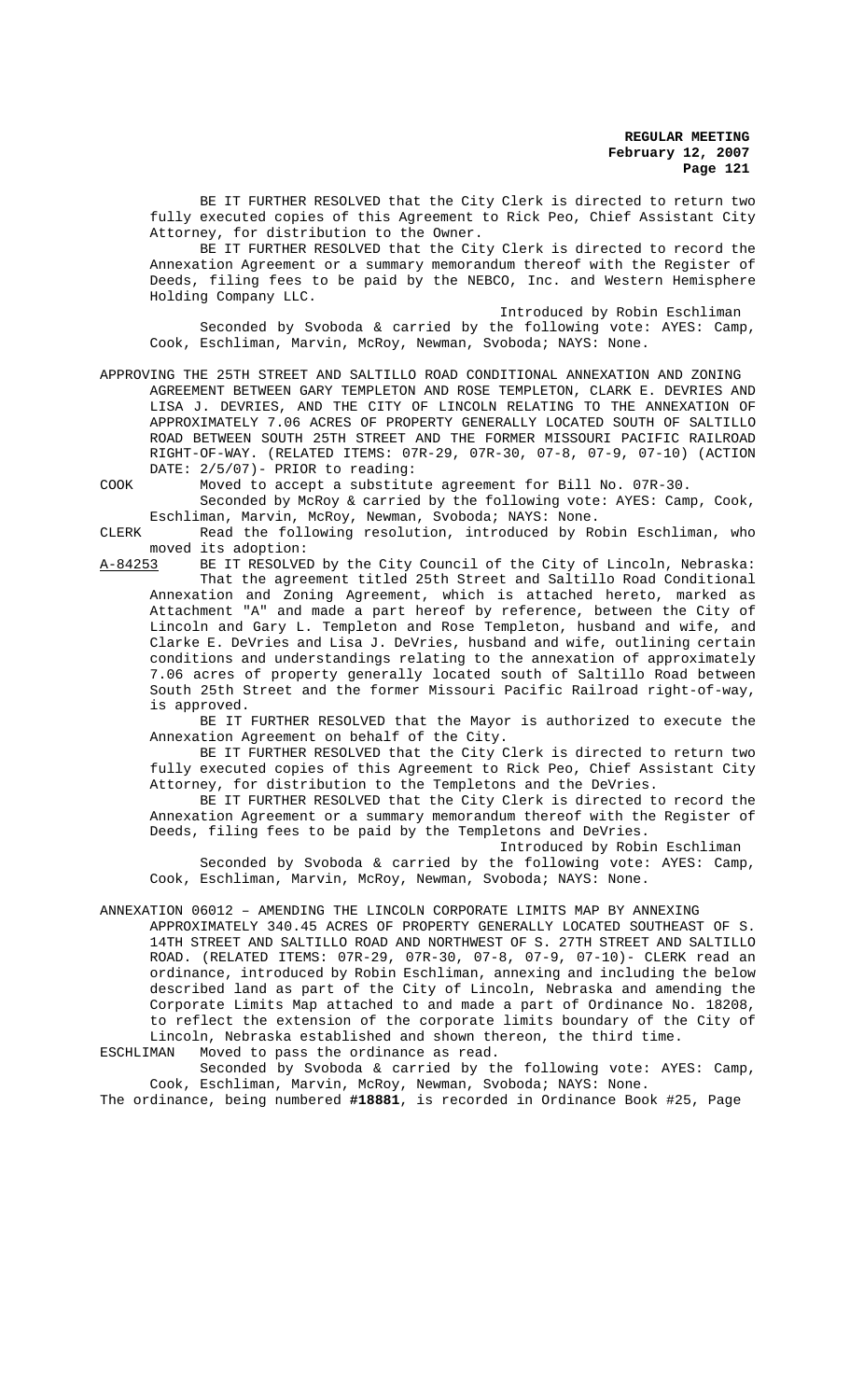- CHANGE OF ZONE 06042 APPLICATION OF WESTERN HEMISPHERE HOLDING COMPANY LLC FOR A CHANGE OF ZONE FROM AG AGRICULTURAL DISTRICT TO I-1 INDUSTRIAL DISTRICT ON PROPERTY GENERALLY LOCATED AT S. 25TH STREET AND SALTILLO ROAD. (RELATED ITEMS: 07R-29, 07R-30, 07-8, 07-9, 07-10)-CLERK read an ordinance, introduced by Robin Eschliman, amending the Lincoln Zoning District Maps attached to and made a part of Title 27 of the Lincoln Municipal Code, as provided by Section 27.05.020 of the Lincoln Municipal Code, by changing the boundaries of the districts established and shown thereon, the third time.
- ESCHLIMAN Moved to pass the ordinance as read.

Seconded by Svoboda & carried by the following vote: AYES: Camp, Cook, Eschliman, Marvin, McRoy, Newman, Svoboda; NAYS: None. The ordinance, being numbered **#18882**, is recorded in Ordinance Book #25, Page

- CHANGE OF ZONE 06043 APPLICATION OF NEBCO, INC. FOR A CHANGE OF ZONE FROM AG AGRICULTURAL DISTRICT TO I-1 INDUSTRIAL DISTRICT ON PROPERTY GENERALLY LOCATED AT S. 14TH STREET AND SALTILLO ROAD.(RELATED ITEMS: 07R-29, 07R-30, 07-8, 07-9, 07-10)- CLERK read an ordinance, introduced by Robin Eschliman, amending the Lincoln Zoning District Maps attached to and made a part of Title 27 of the Lincoln Municipal Code, as provided by Section 27.05.020 of the Lincoln Municipal Code, by changing the boundaries of the districts established and shown thereon, the third time.
- ESCHLIMAN Moved to pass the ordinance as read,

Seconded by Svoboda & carried by the following vote: AYES: Camp, Cook, Eschliman, Marvin, McRoy, Newman, Svoboda; NAYS: None.

The ordinance, being numbered **#18883**, is recorded in Ordinance Book #25, Page

- AMENDING THE PAY SCHEDULE FOR CERTAIN EMPLOYEE GROUPS BY CHANGING THE TITLE OF POLICE PROPERTY AND EVIDENCE SUPERVISOR TO POLICE PROPERTY AND EVIDENCE MANAGER - CLERK read an ordinance, introduced by Annette McRoy, amending Section 1 of Ordinance No. 18780 passed August 14, 2006, relating to the pay schedules of employees whose classifications are assigned to the pay range which is prefixed by the letter "C" by amending the job classification title of "Police Property and Evidence Supervisor" to "Police Property and Evidence Manager", the third time.
- MCROY Moved to pass the ordinance as read. Seconded by Svoboda & carried by the following vote: AYES: Camp,

Cook, Eschliman, Marvin, McRoy, Newman, Svoboda; NAYS: None. The ordinance, being numbered **#18884**, is recorded in Ordinance Book #25, Page

AMENDING CHAPTER 24.12 OF THE LINCOLN MUNICIPAL CODE RELATING TO THE LINCOLN PLUMBING CODE BY ADDING A NEW SECTION 24.12.062 TO AMEND SECTION 220.0 OF THE UNIFORM PLUMBING CODE TO ADD A DEFINITION FOR RAIN SENSOR; AMENDING SECTION 24.12.160 TO AMEND SECTION 603.4.6 OF THE UNIFORM PLUMBING CODE, PROTECTION FROM LAWN SPRINKLER AND IRRIGATION SYSTEMS, TO REQUIRE THE PLANS ACCOMPANYING AN APPLICATION FOR A PERMIT FOR THE INSTALLATION OF ANY UNDERGROUND IRRIGATION SYSTEM SHOW THE INCLUSION OF A RAIN SENSOR - CLERK read an ordinance, introduced by Annette McRoy, amending Chapter 24.12 of the Lincoln Municipal Code relating to the Lincoln Plumbing Code, by adding a new section numbered 24.12.062 to amend Section 220.0 of the Uniform Plumbing Code to add a definition for rain sensor; amending Section 24.12.160 of the Lincoln Municipal Code to amend Section 603.4.6 of the Uniform Plumbing Code, Protection from Law Sprinkler and Irrigation Systems, to require the plans accompanying an application for a permit for the installation of any underground irrigation system show the inclusion of a rain sensor; and repealing Section 24.12.160 of the Lincoln Municipal Code as hitherto existing, the third time.

MCROY Moved to pass the ordinance as read.

Seconded by Marvin & carried by the following vote: AYES: Camp, Cook, Eschliman, Marvin, McRoy, Newman, Svoboda; NAYS: None.

The ordinance, being numbered **#18885**, is recorded in Ordinance Book #25, Page